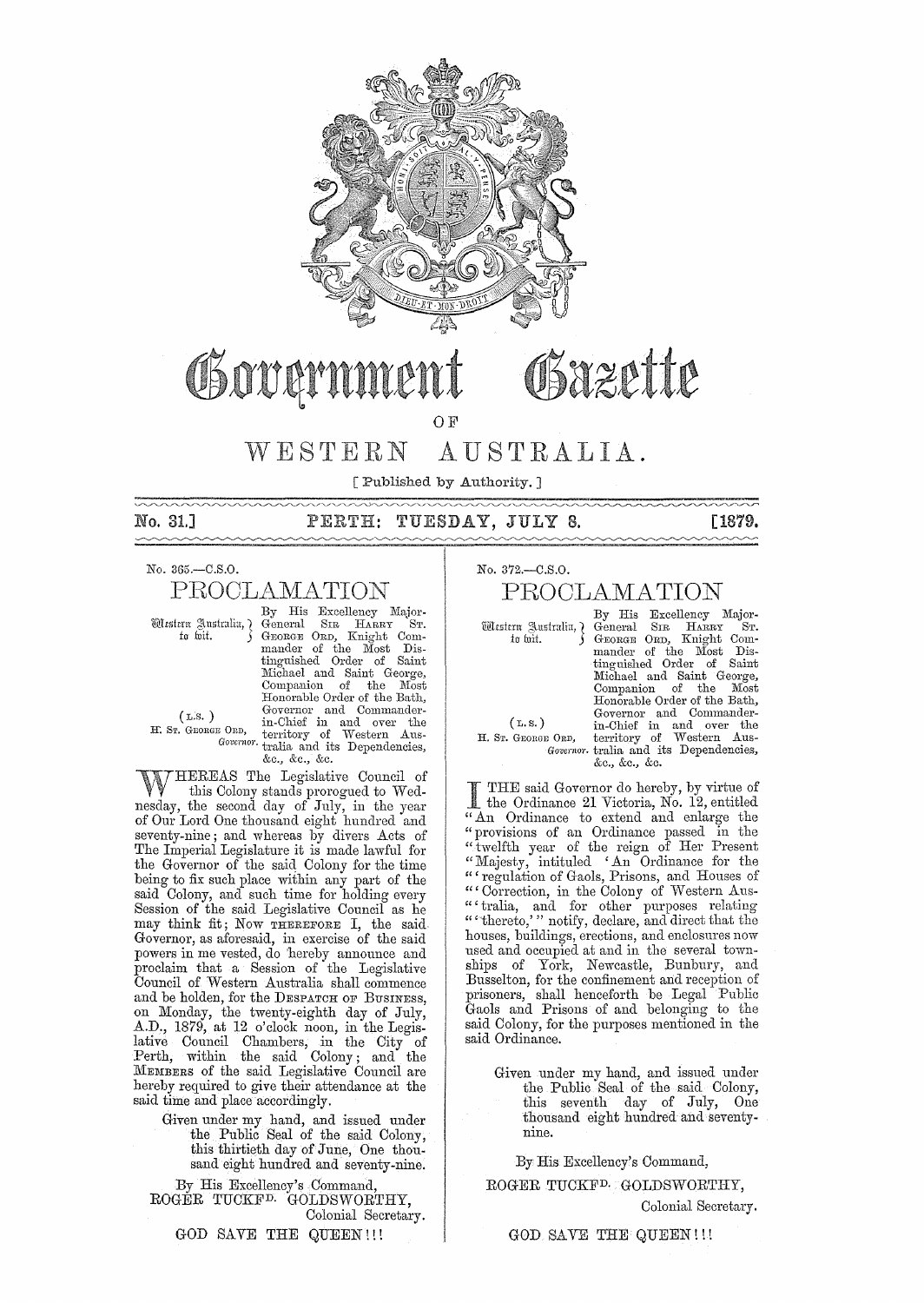No. 371.-0.8.0.

*Colonial Secretary's Office, Perth, 30th June, 1879.*  -lIS Excellency the Governor directs the

**III** IS Excellency the Governor<br>
Mariners, for general information. publication of the following Notices to

By His Excellency's Command, ROGER TUCKFD. GOLDSWORTHY, Colonial Secretary.

## NOTICE TO MARINERS.

### SHIP CHANNEL, MORETON BAY.

In furtherance of a Notice to Mariners published on the 3rd instant, reporting changes in the Ship Channel, the following information is now given: $-$ 

The present position of B Buoy is W. by S.  $\frac{3}{4}$  S. 4 cables from<br>that given on the chart of Moreton Bay 1670a.<br>N.  $\frac{3}{4}$  E. 22 cables from the present position of the buoy, on a<br>ridge running E.S.E. and W.N.W. and

Also E.  $\frac{1}{4}$  S. 5 cables from the buoy on another ridge lying south-easterly and north-westerly there is only 15 feet at low water.

Between B Buoy and the shoal edge of the East hanks there is not more than 18 feet at low water.

Vessels entering by this Channel, must now keep the northern<br>edge of the East banks on board and pass to the northwards of<br>B Buoy at a distance not exceeding  $\frac{1}{2}$  a cable. By following<br>this course a vessel may carry depended upon for any time. Any further alterations will be duly notified.

B Buoy, when re-laid about two months since, was in  $4\frac{1}{2}$  fathoms; at this spot, there is now only 19 feet at low water.

G. P. HEATH, Commander, R.N., Portmaster.

Department of Ports and Harhors, Brishane, 10th lIIay, 1879.

÷.

NOTICES TO MARINERS.

MIDDLE AND NORTH, OR HOWE CHANNELS, MORETON BAY.

Not more than 16 feet at low water springs can at present be depended upon in the Middle Channel.

The North Channel is now the best entrance to the Port, the depth not being less than 10 feet at low water springs.

ONE FATHOM CORAL PATCH, TRINITY BAY. Captain Webber, of the s.s. Egmont, reports having touched on a Coral Patch with about one fathom of water on it at low water springs, lying in the following position:--

Low Island Lighthouse, N.  $\frac{1}{2}$  W.<br>Island Point, N.W. by W.  $\frac{1}{2}$  W.

A depth of 7 fathoms was found close alongside the shoal. G. P. HEATH, Commander, R.N., Portmaster.

Department of Ports and Harbors,<br>Brisbane, 20th May, 1879.

## LOUISIADE ARCHIPELAGO.

"Wolverine," at sea,  $\begin{array}{c} \{ \text{lat. } 18^{\circ} \, 15' \, \text{S.}, \ \{ \text{long. } 174^{\circ} \, 4' \, \text{E.}, \ \end{array}$ 10th May, 1879.

### *Hydrographic Memo. No. 2.*

The following particulars which I have received from Com-<br>mander Bruce, H.M.S. "Cormorant," are published for general<br>information and guidance.

SEA NORTH OF LOUISIADE ARCHIPELAGO. Two Groups of islands to be inserted :-

1st Group.-Approximate position, lat. 10<sup>o</sup> 46' S. From long. 151<sup>o</sup> 38' E. to 151<sup>o</sup> 54' E., consisting of about 18 islets, all low and thickly wooded.

2nd Group.--Approximate position, lat.  $10^{\circ}$   $46'$  'S. From long.  $152^{\circ}$   $5'$  E. to  $152^{\circ}$   $12'$  E., consisting of about 5 islets.

SEA NORTH OF LOUISIADE ARCHIPELAGO. lst.—The Basses islands are part of a barrier reef, with numerous islets extending N.E., (Mag.)  $13'$  northward of Brooker island, then E.S.E. (Mag.)  $24'$ . Might extend further. 2nd Reef to be inserted lat.  $10^{\circ}$  57' S., long. 153° 23' E., from this extends S.E. by E. (Mag.) for 6', as seen from fore top.

Affects Charts Nos. 780, 2764, 2123, 2124; Australian Directory, vol. II. d. C. WILSON,

Commodore.

respective Captains and Officers commanding<br>er Majesty's ships on the Australian Station.

No. 368.-0.8.0.

*Colonial Secretary's Office,* 

*Perth, 30th June, 1879.*<br>PPLICATIONS in writing will be received. **APPLICATIONS** in writing will be received<br>
at this office from persons of either sex,<br>
and under giving reave of age designs of not under sixteen years of age, desirous of becoming proficient in Telegraphy and entering that Department of the Public Service. Approved applicants will be bound for three years, and during the first six months will be required to attend the Telegraph Office, at Perth, or other principal Telegraph Stations, without salary; at the expiration of the first six months, should any candidates show that they have not attained the required standard of proficiency, it will be optional with the Government to dispense with their further services. Those who may fulfil the conditions required will be permanently employed in the Government Service, commencing with a salary of £50 per annum. Officers of the Telegraph Department are eligible for employment in the Postal Department, and where both Offices are combined extra remuneration is given.

By His Excellency's Command, ROGER TUCKFD. GOLDSWORTHY, Colonial Secretary.

No. 358.-C.S.O.

*Colonial Secretary's Office,*<br>Perth, 21st June, 1879.

NOTICE is hereby given, that all produce<br>from Rottnest Island will in future be<br>effected for sels by the Coronwoort Angliancers offered for sale bv the Government Auctioneers, Messrs. L. Samson & Son, from time to time, of which intimation will be given in the *Government Gazette.* 

By His Excellency's Command, ROGER TUCKFD. GOLDSWORTHY, Colonial Secretary.

No. 354.-C.S.O.

Government Notification.

*Colonial SCC)'etMY's Office, Peyth, 9th June, 1879.* 

HIS Excellency the Governor directs it to be notified, for general information, that the Government offers to any person who shall before the first day of July, 1880, discover and make known the existence within the boundaries of the Colony of deposits of Guano of sufficient commercial value to be worth exporting, a sum equivalent to 10 per cent. on the amount which may be received by the Government for the sale of such Guano so exported, or such lump sum as may be agreed upon in lieu thereof.

By His Excellency's Command, ROGER TUCKFD. GOLDSWORTHY, Colonial Secretary.

### $Department of Public Works,$ *Perth, 24th June, 1879.*

**THENDERS** (endorsed "Tender for Additions<br>to Government Printing Office.") will be to Government Printing Office,") will be received at this Office until noon of Tuesday, the 15th July, from persons willing to perform certain additions to the Government Printing Office.

Tenderers to state the shortest time in which the work will be completed.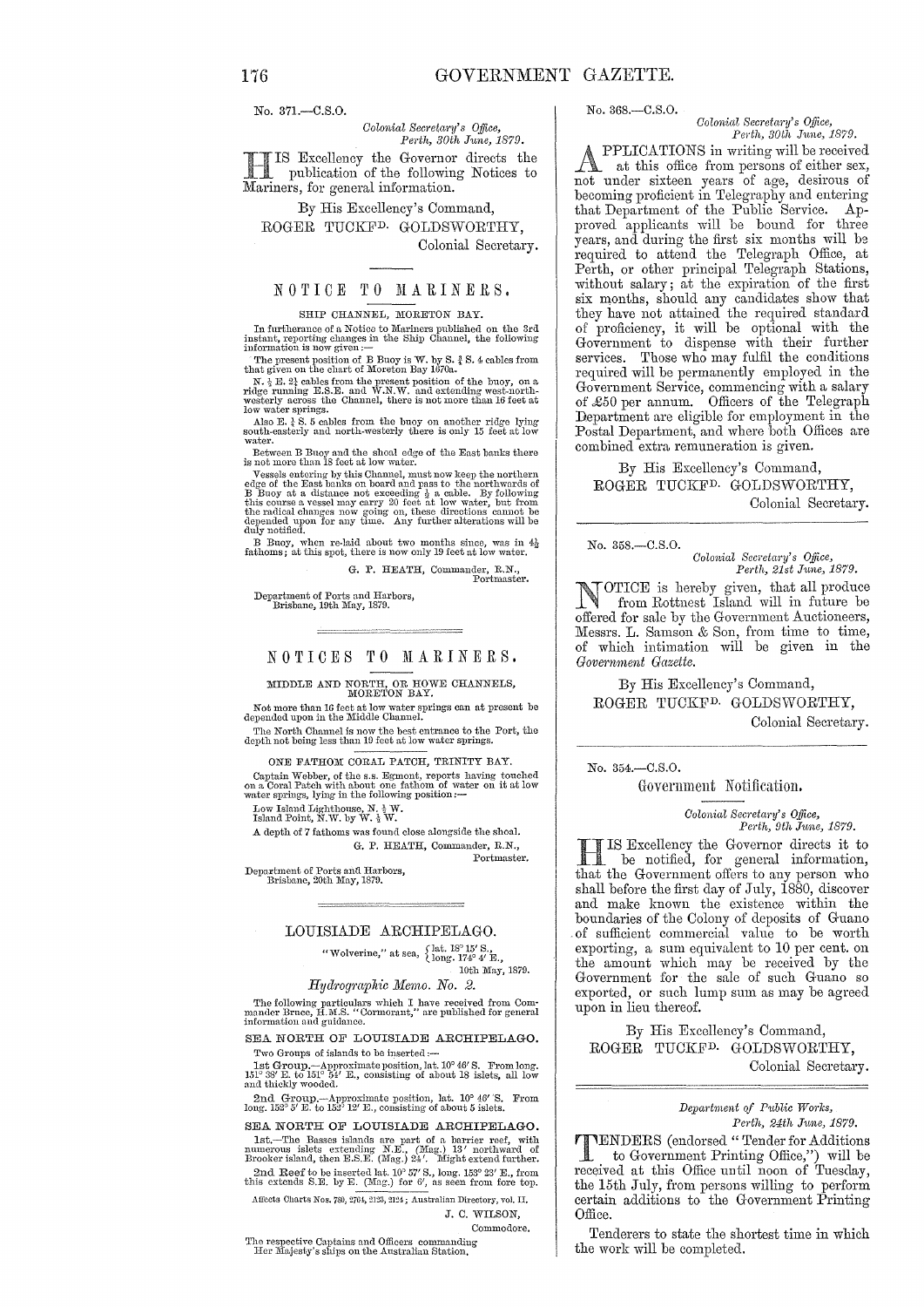The Government do not bind themselves to accept the lowest or any tender, and will require the guarantee of two responsible persons for the due performance of the Contract.

.Forms of Tender may be had on application to the various Resident Magistrates, and at the Public Works' Office, Perth, where Plans, Specifications, Conditions, and full particulars can be obtained.

No tender will be entertained unless on the prescribed form.

> JAS. H. THOMAS, Director of Public Works.

### *Del)a)'bnent of P1,blic Works, Perth, 9th Jmw, 1879.*

**IENDERS** (endorsed "Tender for Goods Shed and Engine House, Northampton,") will be received at this Office until noon of Monday, the 14th July, from persons willing to erect a Goods Shed and Engine Room at Northampton.

Plans and Specification may be seen on application at the Station-master's Office, Geraldtou.

Tenders to state the shortest time in which the buildings will be erected.

The Government do not bind themselves to accept the lowest or any tender, and will require the guarantee of two responsible persons for the due performance of the Contract.

Forms of Tender may be had on application to the various Resident Magistrates, and at the Public Works' Office, Perth; where Plans, Specifications, Conditions, and full particulars can be obtained.

No tender will be entertained unless on the prescribed form.

### JAS. H. THOMAS,

Commissioner of Railways.

*Crown Lands' Office,*<br> *Perth, 3rd July, 1879.*<br> **RETURN** of Applications to Purchase<br>
Crown Lands approved during June,  $1879...$ 

| No.  | Applicants.         | Acres.  | PURCHASE<br>MONEY. |                |  |
|------|---------------------|---------|--------------------|----------------|--|
|      | Avon.               |         | £<br>s.            | đ.             |  |
| 1045 | Cecil & Henry Foss* | 100     | 4<br>0             | 0              |  |
| 1047 | James B. Roe        | 40      | 20<br>0            | 0              |  |
|      | MELBOURNE.          |         |                    |                |  |
| 563  | Donald Macpherson   | 40.     | 20<br>0            | 0              |  |
| 564  | Do.                 | 40      | 20<br>0            | 0              |  |
|      | VICTORIA.           |         |                    |                |  |
| 1228 | John Morrissey      | 40      | 20<br>0            | 0              |  |
| 1231 | Charles Crowther    | 40      | 20<br>0            | 0              |  |
| 1232 | $W.E. Was*$         | $100\,$ | 0<br>4             | 0              |  |
| 1233 | Charles S. Oliver*  | 100     | 4<br>0             | $\overline{0}$ |  |
| 1234 | $Do.*$              | $100\,$ | 4<br>0             | 0              |  |
| 1235 | John McCarley*<br>. | 96      | 5<br>5             | 0              |  |
| 1236 | Francis Lochee*     | 100     |                    |                |  |
| 1237 | $Do.*$              | 100     |                    |                |  |
| 1238 | $Do.*$              | 100     |                    |                |  |
| 1239 | Henry Gray*         | 100     |                    |                |  |
| 1241 | Stephen Clifton*    | $100\,$ | 10<br>6            | 0              |  |
| 1242 | Francis Lochee*     | 185     | 17<br>2            | 6              |  |
| 1258 | Exrs. D. H. Scott*  | 165     | 26<br>5            | $\theta$       |  |
| 1259 | ${\rm Do}.^*$       | 100     |                    |                |  |
| 1260 | ${\rm Do}.^*$       | $100\,$ | 10<br>11           | $\Omega$       |  |
| 1261 | $Do.*$              | 100     |                    |                |  |
| 1262 | $\mathrm{Do}.^*$    | 100     | 1 10               | 0              |  |
| 1263 | $Do.*$              | $100\,$ |                    |                |  |
| 1264 | $Do.*$              | 100     | 10<br>1.           | 0              |  |
| 1265 | $\mathrm{Do}.^*$    | 100     | 4<br>0             | 0              |  |
| 1266 | $Do.*$              | 100     | 4<br>0             | $\theta$       |  |
| 1267 | $Do.*$              | 100     | 9<br>0             | $\theta$       |  |
| 1268 | $Do.*$              | $100\,$ | 7<br>15            | 0              |  |
| 1277 | William Osborne*    | 150     | 12<br>15           | 0              |  |
|      |                     |         |                    |                |  |

### \* Regulation 46.

## MALCOLM FRASER, Commissioner of Crown Lands.

WESTERN AUSTRALIA.

Meteorological Observations for the week ending 7th July, 1879.

WIND Registered by Mr. Forsyth, Harbor Master, at Arthur's Head, Fremantle; altitude above the sea 55 feet, in Latitude 32° 02' 14" S., Longitude 115° 45' 12" E.

The other instruments registered are placed in the grounds adjoining the Survey Office, Perth; altitude above the sea 47 feet, in Latitude 31° 57' 25" S., Longitude 115° 52' 02" E.

MALCOLM FRASER,

Surveyor GeneraL

| BAROMETER:       |                                                           | THERMOMETERS IN SHADE. |               |               |               | RADIATION<br>THERMO-<br>METERS. |                     |                       | WIND.                                  |                       | DEGREE                        |                           | $_{\rm nt.}^{\rm Mean}$      | EVAPOR-          |
|------------------|-----------------------------------------------------------|------------------------|---------------|---------------|---------------|---------------------------------|---------------------|-----------------------|----------------------------------------|-----------------------|-------------------------------|---------------------------|------------------------------|------------------|
| Week<br>ending.  | Mean Reading<br>corrected, and re-<br>duced to sea level. | Dry.                   |               | Wet.          |               |                                 |                     | RAIN:<br>Amount<br>ìn | Horizontal                             |                       | OF<br>HUMIDITY,<br>Saturation | CLOUD:<br>Mean<br>amount. | $\cdots$<br>ONE <sub>0</sub> | ATION:<br>Amount |
| and 32 deg. Fah. |                                                           | Maxi-<br>mum.          | Mini-<br>mum. | Maxi-<br>mum. | Mini-<br>mum. | Solar.                          | [Terres-]<br>trial. | inches.               | velocity in<br>miles, per<br>24 hours. | General<br>direction. | $=100$ : mean<br>amount.      |                           | Ń<br>ö                       | in<br>inches.    |
| 7th              | 30.084                                                    | 62.2                   | 47.8          | 57.6          | 45.1          | 108.3                           | 47.2                | 2.5                   | 451.92                                 | ${\rm Westerlv}$      | 75                            | 4.8                       | $7 - 7$                      | -52              |
|                  | Highest reading of Barometer 30.352 7th<br>do.<br>Lowest  | do.                    |               | $29.871$ 3rd  |               |                                 |                     |                       | Thermometers in shade.                 |                       | Maximum<br>Minimum            | Dry                       | $650$ 1st<br>35.92nd         |                  |

Highest reading of Barometer 30.352 7th<br>Lowest do. do. 29.871 3rd 29.871 3rd

'1'he Observations are taken at Perth at 10 a.m., (excepting Barometer, which is registered at 12 a.m.)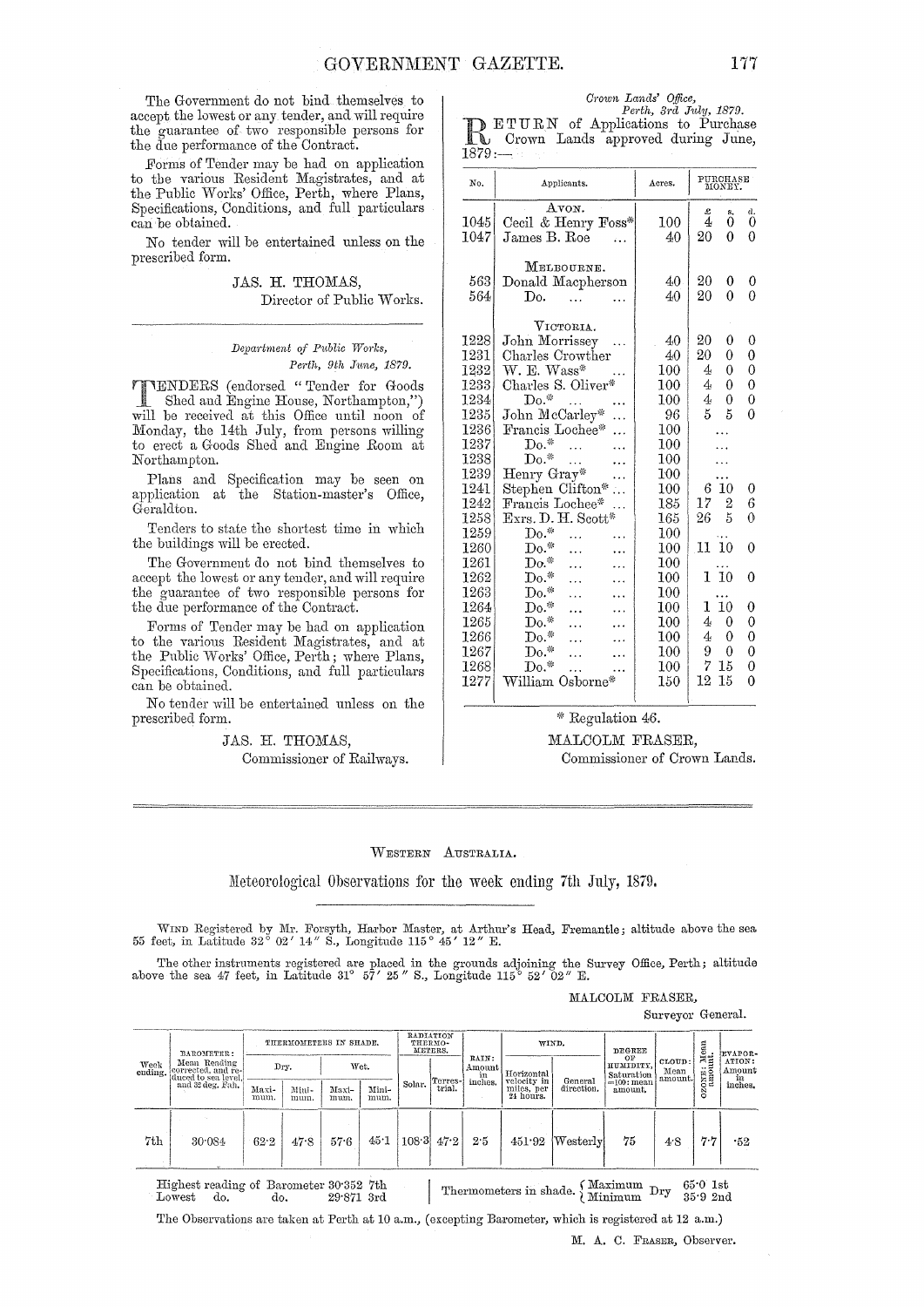Crown Lands' Office, Perth, 3rd July, 1879.

RETURN of Leases and Licenses transferred during the half-year ended 30th June, 1879:-

| No.                       | $_{\rm CLASS.}$          | ACRES.          | DISTRICT.               | $_{\rm From}$                             | Tо                              |
|---------------------------|--------------------------|-----------------|-------------------------|-------------------------------------------|---------------------------------|
| 487                       | S.O.Lea.                 | 100             | Avon.                   | W. J. Coppin                              | Jas. Butterly.                  |
| 399                       | "                        | 200             | Do.                     | W. Wansbrough                             | J. H. Monger.                   |
| 746                       | ,,                       | 125             | Do.                     | Do.                                       | Dо.<br>Do.                      |
| 447<br>1045               | , ,<br>S.O.Lic.          | 100<br>100      | Do.<br>Do.              | Jno. Brown<br>E. Blechynden               | Jos. Blechynden.                |
| 1372                      | ,,                       | 100             | Do.                     | Mich. Brown                               | J. H. Monger.                   |
| 1373                      | , ,                      | 100             | Do.                     | Do.                                       | Do.                             |
| 975                       | ,,                       | 139             | Do.                     | Pat. Enright                              | Wm. Chidlow.<br>Jno. Scrivener. |
| 1203<br>347               | ,,                       | 100<br>100      | $\mathbf{Do}$ .<br>Do.  | Jno. Hughes<br>Felix Murphy               | Jas. B. Roe.                    |
| 1092                      | "<br>, 2                 | 120             | Do.                     | J. M. Moulton                             | Andw. Strange.                  |
| 1176                      | ,                        | 100             | Do.                     | $J$ no. Brooks                            | Jesse Woods.                    |
| 7094<br>A 953             | T.Lea.<br>1              | 100<br>3000     | Do.<br>Do.              | $Jno.$ E. Sewell<br>Eliza Brown           | Jno. Sewell.<br>J. F. Kelly.    |
| ,, 2622                   | , 2, 3                   | 525             | Do.                     | C. F. Broun                               | E. B. Lennard.                  |
| 8908                      | , ,                      | 13600           | Do.                     | Strickland & Padbury                      | Ros. Salvado.                   |
| 8612                      | ,,                       | 15500           | Do.                     | S. E. & R. G. Burges                      | Sam. E. Burges.                 |
| 8680<br>9133              | ,,                       | 40900<br>20000  | Do.<br>Do.              | Do.<br>Geo. Best                          | Do.<br>Step. Hogan, Jun.        |
| 9134                      | ,,<br>,,                 | 10000           | Do.                     | Do.                                       | Do.                             |
| 43                        | S.O.Lea.                 | 100             | Canning.                | Dun. Cumming                              | Wm. Britnall.                   |
| 239                       | ,,                       | 100             | Do.                     | Do.                                       | Do.                             |
| 6831<br>8549              | T.Lea.<br>1              | 100<br>5000     | Do.<br>Melbourne.       | S. H. Parker<br>Est. W. L. Brockman       | Wm. L. Gibbs.<br>H. Brockman.   |
| 1043                      | S.O.Lic.                 | 100             | Do.                     | G. & J. Longman                           | Jno. Longman.                   |
| $\Delta1807$              | 1                        | 5000            | Nelson.                 | T. H. Blechynden                          | $H. A. \& C. Doust.$            |
| ,, 1808                   | ,,                       | 5000            | Do.<br>Do.              | Do.                                       | Do.<br>A. Muir & Sons.          |
| ,, 1159<br>,, 1160        | ,,                       | 3000<br>4000    | Do.                     | Edmd. R. Brockman<br>Do.                  | Do.                             |
| N 494                     | "<br>$\overline{C}$      | 20000           | North.                  | Padbury, Loton, & Co.                     | H. W. Hancock.                  |
| 174<br>,,                 | ,,                       | 20000           | Do.                     | W. D. Moore & Co.                         | J. & D. Stewart.                |
| 175<br>,,<br>223          | , 2, 3                   | 10000<br>10000  | Do.<br>Do.              | Do.<br>${\mathop{\mathrm{Do}}\nolimits}.$ | Do.<br>Do.                      |
| ,,<br>1179                | ,,                       | 15000           | Do.                     | Do.                                       | Do.                             |
| ,,<br>296<br>,,           | ,,<br>,,                 | 10000           | Do.                     | Alfd. Howlett                             | J. T. Denny.                    |
| 297<br>,,                 | ,,                       | 20000           | Do.                     | Do.                                       | Do.                             |
| 309<br>,,<br>434          | ,,                       | 10000<br>5000   | Do.<br>Do.              | Do.<br>$\operatorname{Do}$ .              | Do.<br>Do.                      |
| ,,<br>491<br>,,           | , 2<br>, ,               | 10000           | Do.                     | Do.                                       | Do.                             |
| 492<br>,,                 | ,,                       | 10000           | Do.                     | Do.                                       | Do.                             |
| 498<br>,,                 | , ,                      | 3520            | Do.                     | Do.                                       | Do.                             |
| 823<br>,,<br>304          | ,,                       | 4000<br>10000   | Do.<br>Do.              | Do.<br>J. F. Hancock                      | Do.<br>Do.                      |
| ,<br>564<br>,,            | ,,<br>,,                 | 10000           | Do.                     | ${\rm Do.}$                               | Do.                             |
| 599<br>,,                 | ,,                       | 20000           | Do.                     | Do.                                       | Do.                             |
| 600<br>,,<br>822          | , 2, 3                   | 10000<br>5000   | Do.<br>Do.              | Do.<br>$\operatorname{Do}$ .              | Do.<br>Do.                      |
| ,,<br>930                 | , 2, 3                   | 10000           | Do.                     | Do.                                       | Do.                             |
| ,,<br>557<br>, 2, 3       | , 2<br>, ,               | 2000            | Do.                     | Jno. Withnell                             | $H.$ W. Sholl & Co.             |
| 558<br>,,                 | , 2                      | 10000           | $\mathop{\mathrm{Doc}}$ | Ex. G. B. Fauntleroy                      | W. E. Marmion.                  |
| 624<br>, 2<br>172         | , ,                      | 20000<br>20000  | Do.<br>Do.              | $\operatorname{Do}$ .<br>J. M. McLeod     | Do.<br>D. N. McLeod.            |
| 22<br>173<br>,,           | ,,<br>,,                 | 20000           | Do.                     | Do.                                       | Do.                             |
| ,, 1214                   | 2                        | 428000          | Do.                     | Grant, Harper, & Anderson                 | Grant, Anderson, & Edgar.       |
| ,, 1364<br>,, 1365        | , 1                      | 20000<br>20000  | Do.<br>Do.              | Do.<br>${\rm Do.}$                        | Do.<br>Do.                      |
| 1366                      | ,,<br>,,                 | 20000           | Do.                     | Do.                                       | Do.                             |
| 177<br>, 1                | $\overline{C}$           | 20000           | Do.                     | Do.                                       | Do.                             |
| 178<br>,,                 | ,,                       | 10000           | Do.                     | $\mathbf{D}$ <sub>0</sub> .               | Do.                             |
| 827<br>$^{22}$<br>,, 1201 | ,,<br>$\overline{2}$     | 20000<br>110000 | Do.<br>Do.              | Do.<br>E. A. von Bibra                    | Do.<br>Maitland Brown.          |
| 442<br>,,                 | $\mathcal{C}$            | 10000           | Do.                     | L. C. Burges, Jun.                        | L. C. Burges.                   |
| ,, 1184                   | $\boldsymbol{2}$         | 20000           | Do.                     | Murchison River Co.                       | J. H. Monger & M. A. Gale.      |
| ,, 1185                   | ,,                       | 20000           | Do.                     | Do.                                       | Do.<br>Do.                      |
| ,, 1186<br>,, 1216        | , ,                      | 20000<br>20000  | Do.<br>Do.              | Do.<br>Grant, Harper, & Anderson          | Grant, Anderson, & Edgar.       |
| 1221<br>,                 | , ,<br>$^{\prime\prime}$ | 180000          | Do.                     | Grant & McRae                             | McRae, A. J., Harper, & Co.     |
| 1222                      | ,,                       | 60000           | Do.                     | Do.                                       | Do.                             |
| 1223<br>,, 1224           | , 2, 3                   | 20000<br>20000  | Do.<br>Do.              | Do.<br>Do.                                | Do.<br>Do.                      |
|                           | ,,                       |                 |                         |                                           |                                 |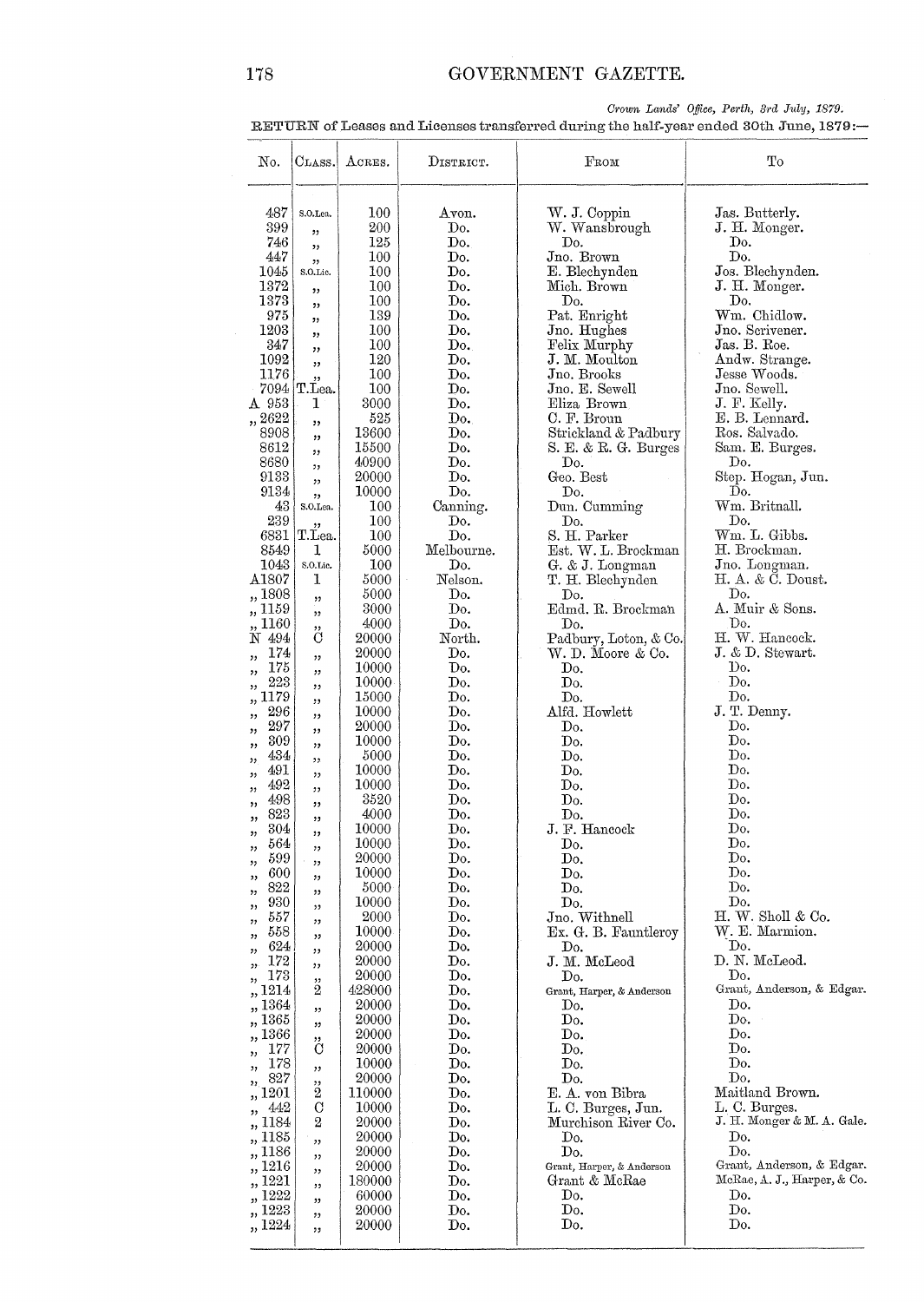## GOVERNMENT GAZETTE. 179

|  | RETURN of Leases and Licenses transferred during the half-year ended 30th June, 1879-(Continued.) |
|--|---------------------------------------------------------------------------------------------------|
|  |                                                                                                   |

| No.             | $\rm C\scriptstyle{LASS.}$ | $_{\rm ACRES.}$ | DISTRICT.               | FROM                       | To                                  |
|-----------------|----------------------------|-----------------|-------------------------|----------------------------|-------------------------------------|
| N1225           | $\boldsymbol{2}$           | 20000           | $\operatorname{North.}$ | Grant and McRae            |                                     |
| 1226            |                            | 20000           | Do.                     | Do.                        | McRae, A. J., Harper, & Co.<br>Do.  |
| 207             | ,,<br>С                    | 10000           | Do.                     | Harry W. Venn              | Jno. T. Denny.                      |
| ,,<br>232       |                            | 10000           | Do.                     | Do.                        | Do.                                 |
| ,,<br>246       | , ,                        | 5000            | Do.                     | Do.                        | Do.                                 |
| ,,<br>$^{262}$  | ,,                         | 20000           | Do.                     | Do.                        | Do.                                 |
| ,,<br>263       | ,,                         | 20000           | Do.                     | Do.                        | Do.                                 |
| ,,<br>349       | ,,<br>,,                   | 3300            | Do.                     | Do.                        | Do.                                 |
| ,,<br>430<br>,, | ,,                         | 10000           | Do.                     | Do.                        | Do.                                 |
| 579<br>,,       | ,,                         | 3010            | Do.                     | Do.                        | Do.                                 |
| 801<br>,,       | ,,                         | 10000           | Do.                     | Do.                        | Do.                                 |
| 802<br>,,       | , 2, 3                     | 10000           | $\operatorname{Do}$ .   | Do.                        | Do.                                 |
| 803<br>,,       | ,,                         | 8144            | Do.                     | Do.                        | Do.                                 |
| 266             | ,,                         | 20000           | Do.                     | Joseph Clarkson            | Do.                                 |
| 1267<br>, ,     | ,                          | 20000           | Do.                     | Do.                        | Do.                                 |
| ,, 1431         | ,,                         | 20000           | Do.                     | Will. McVean               | Do.                                 |
| 7288            | T.Lea.                     | 100             | Sussex.                 | Fred. Davis                | W. D. Moore.                        |
| 188             | S.O.Lic.                   | 100             | Swan.                   | J. Anderson                | R. E. Edwards.                      |
| 305             | S.O.Lea.                   | 100             | Do.                     | J. Atkinson                | G. Shenton.                         |
| 4357            | T.Lea.                     | 100             | Do.                     | Est. W. L. Brockman        | H. Brockman.                        |
| 6237            | ,,                         | 100             | Do.                     | J. Truslove                | W. Padbury.                         |
| 6237            | ,,                         | 100             | Do.                     | W. Padbury                 | Danl. King.                         |
| 8884            | 1                          | 30800           | Do.                     | Jas. Everett               | M., J., & J. Clune.                 |
| 8833            | , ,                        | 20600           | Do.                     | Jas. Atkinson              | G. Shenton.                         |
| 8516            | ,,                         | 1000            | Do.                     | Jas. Armstrong             | Jno. Bateman.                       |
| 8518            | ,,                         | 5000            | Do.                     | Do.                        | Do.                                 |
| 8519            | $\overline{\phantom{a}}$   | 12343           | Do.                     | Do.                        | Do.                                 |
| 317             | S.O.Lea.                   | 100             | Victoria.               | Berd. McGhee               | S. E. Burges, Jun.                  |
| 359             | ,,                         | 100             | Do.<br>Do.              | Geo. Pell                  | Do.                                 |
| 234             | ,,                         | 100             | Do.                     | Chris. Howedine            | Jno. Tetlow.                        |
| 1040<br>971     | S.O.Lic.                   | 100<br>100      | Do.                     | H. Payne<br>Thos. Culloton | S. J. Phillips.<br>Michl. Culloton. |
| 1206            | ,,                         | 100             | Do.                     | J. H. Smith                | Major & Barlee.                     |
| 881             | ,,                         | 100             | Do.                     | Mich. Murphy               | J. S. Maley.                        |
| 5193            | ,,<br>T.Lea.               | 100             | Do.                     | Chas. Vineir               | $\rm W.\ E.\ Wass.$                 |
| 6372            |                            | 220             | Do.                     | Pascoe & Stephen           | F. Pearse.                          |
| 6792            | ,,                         | 240             | Do.                     | Walcott & Co.              | Phillips & Moore.                   |
| 6793            | "                          | 158             | Do.                     | Do.                        | Do.                                 |
| 6886            | ,,                         | 200             | Do.                     | Do.                        | Do.                                 |
| 4889            | ,,                         | $100\,$         | Do.                     | E. G. Edwards              | F. Pearse.                          |
| 6972            | ,,                         | 100             | Do.                     | Do.                        | Do.                                 |
| $\rm A2545$     | ,,<br>$\mathbf{2}$         | 10000           | Do.                     | W. F. Waldeck & Co.        | Chas. Crowther.                     |
| ,, 2833         |                            | 18070           | Do.                     | Chas. Crowther             | G. Woolhouse.                       |
| 9252            | ,,<br>1                    | 4600            | Do.                     | Ex. E. Hamersley           | Jas. Pascoe.                        |
| A3384           |                            | 5000            | Do.                     | Will. Hunt                 | S. F. Moore.                        |
| ,, 2599         | $\ddot{2}$                 | 10000           | Do.                     | Samp. Sewell               | L. C. Burges, Jun.                  |
| ,, 3115         | ,,                         | 10000           | Do.                     | Jas. Smith                 | Chas. Crowther.                     |
| ,, 3468         | ,,                         | 10000           | Do.                     | Jas. Smith, Jun.           | Do.                                 |
| ,, 542          | "                          | 10000           | Do.                     | L. C. Burges, Jun.         | L. C. Burges.                       |
| ,, 2793         | ,,                         | 10000           | Do.                     | Do.                        | Do.                                 |
| 9927            | M.Lea.                     | 34              | Do.                     | Owen Williams              | Crowther & Co.                      |
|                 | 6815 T.Lea.                | 100             | Williams.               | Geo. Shenton               | Thos. Brandrick.                    |
| 8949            | ı                          | 4000            | Do.                     | Do.                        | Do.                                 |
|                 |                            |                 |                         |                            |                                     |

MALCOLM FRASER, Commissioner of Crown Lands.

# "The Perth Drainage Rate  $\Delta$ ct, 1875."

| Dr.   |                                                                                                                                             | The Perth City Council in Account Current with the Colonial Treasurer,<br>(Section 2, 42 Vict., No. 8.) | Cr                                             |
|-------|---------------------------------------------------------------------------------------------------------------------------------------------|---------------------------------------------------------------------------------------------------------|------------------------------------------------|
| 1879. | $\mathcal{L}$ s.d.<br>July 1.-To Balance of Debt on 1st $1489$ 10 3<br>June, 1879<br>$, 30 \text{ days}'$ interest at 6 per cent.<br>7 6 11 | 1879.<br>July 1.-By Cash<br>$\sim 1000$ km $^{-1}$<br>1879                                              | £<br>s. d.<br>79 17 9<br>$\cdots$<br>1416 19 5 |
|       | £1496 17 2                                                                                                                                  |                                                                                                         | £1496 17 2                                     |

Perth, 1st July, 1879.

GEO. PHILLIPS, Acting Colonial Treasurer. JNO. SUMMERS, Treasurer Perth City Council.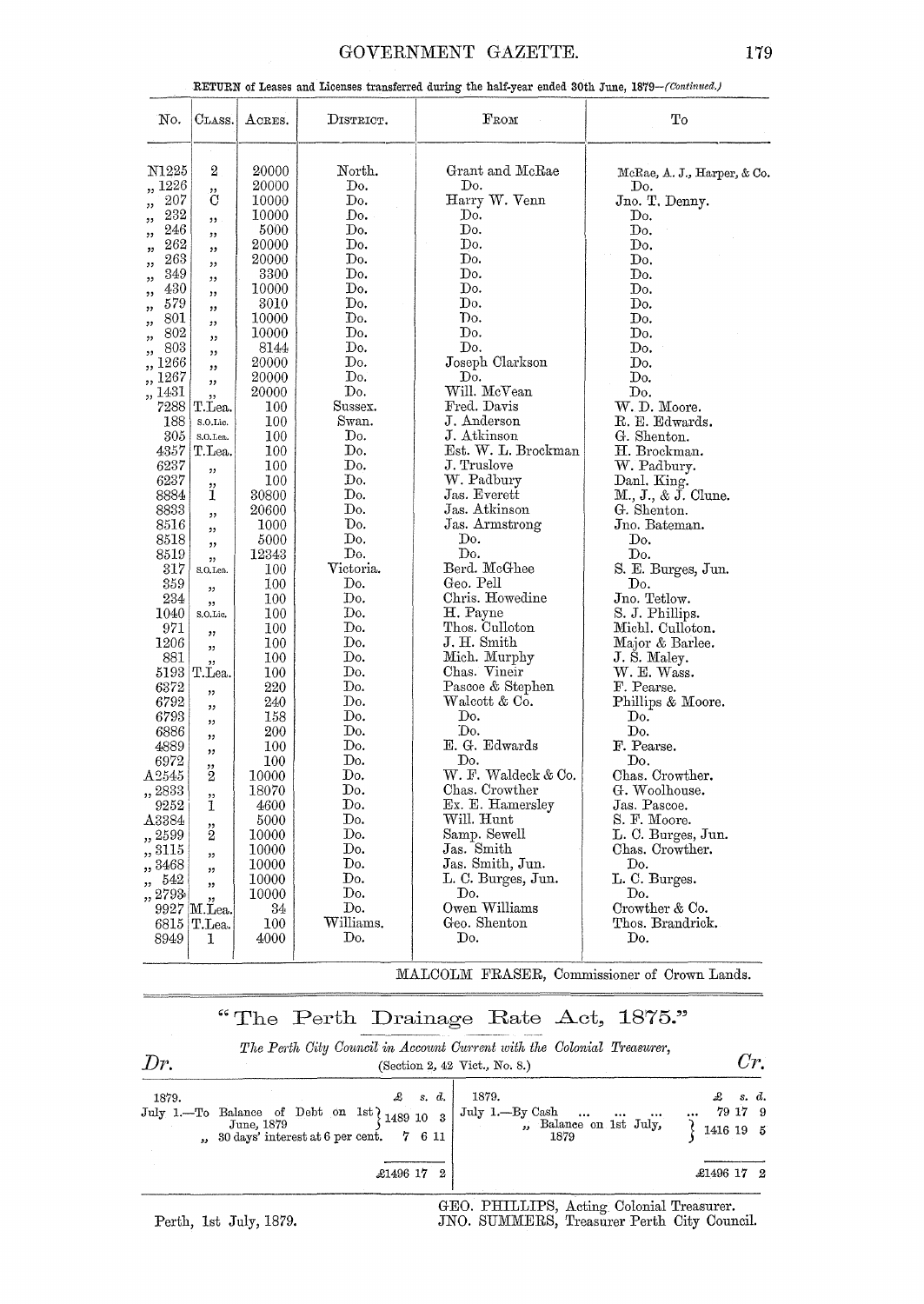## RETURN No. 2 of Pastoral Licenses renewed for the Year 1879.

Crown Lands' Office, Perth, 26th June, 1879.

THE undermentioned Licenses for Pastoral Land have been renewed for the year commencing<br>on the first day of January, 1879, and for the amount of rent specified opposite to each<br>License respectively.

## JOHN FORREST, pro Commissioner of Crown Lands.

| No. of<br>license.                                                                                                                                                                                                                    | Licensee.                                                                                                                                                                                                                                                                                                                                                                                                                                                                                                                                                                                                                                                                                                    | Acres.                                                                                                                               | RENT.                                                                                                                                                                                                                                                                                                                                        | No. of<br>license.                                                                                                                                                                                                                                          | Licensee.                                                                                                                                                                                                                                                                                                                                                                                                                                                                                                                      | Acres.                                                                                                                                       | RENT.                                                                                                                                                                                                                                                                                                                                                                                                                                                          |
|---------------------------------------------------------------------------------------------------------------------------------------------------------------------------------------------------------------------------------------|--------------------------------------------------------------------------------------------------------------------------------------------------------------------------------------------------------------------------------------------------------------------------------------------------------------------------------------------------------------------------------------------------------------------------------------------------------------------------------------------------------------------------------------------------------------------------------------------------------------------------------------------------------------------------------------------------------------|--------------------------------------------------------------------------------------------------------------------------------------|----------------------------------------------------------------------------------------------------------------------------------------------------------------------------------------------------------------------------------------------------------------------------------------------------------------------------------------------|-------------------------------------------------------------------------------------------------------------------------------------------------------------------------------------------------------------------------------------------------------------|--------------------------------------------------------------------------------------------------------------------------------------------------------------------------------------------------------------------------------------------------------------------------------------------------------------------------------------------------------------------------------------------------------------------------------------------------------------------------------------------------------------------------------|----------------------------------------------------------------------------------------------------------------------------------------------|----------------------------------------------------------------------------------------------------------------------------------------------------------------------------------------------------------------------------------------------------------------------------------------------------------------------------------------------------------------------------------------------------------------------------------------------------------------|
| $A$ 627<br>,, 2976<br>8751                                                                                                                                                                                                            | AVON.<br>Best, Geo.<br>$\cdots$<br>$\cdots$<br>Brown, Chas. F.<br>$\cdots$<br>Wittenoom, E. & F.<br>$\ddotsc$                                                                                                                                                                                                                                                                                                                                                                                                                                                                                                                                                                                                | 1000<br>5120<br>1200                                                                                                                 | $\pounds$ s.d.<br>1<br>$\mathbf 0$<br>$\mathbf{0}$<br>$\bf 3$<br>5<br>0<br>1<br>$\overline{4}$<br>$\bf{0}$                                                                                                                                                                                                                                   | A 2191<br>,, 2693<br>9328<br>A 3579                                                                                                                                                                                                                         | NELSON.<br>Maslin, Thos.<br>Mewett, John<br>Mitchell, Wm. O.<br>$\cdots$<br><br><br>Mottram, John<br>$\ddotsc$<br>                                                                                                                                                                                                                                                                                                                                                                                                             | 3000<br>6000<br>4850<br>8632                                                                                                                 | £<br>s. d.<br>3<br>$\bf{0}$<br>0<br>6<br>$\theta$<br>0<br>4<br>17<br>0<br>8<br>13<br>0<br>$\mathbf 0$                                                                                                                                                                                                                                                                                                                                                          |
| A 1740<br>,, 1741<br>, 2887<br>9037<br>A 2270<br>,, 1642<br>9041<br>A2501                                                                                                                                                             | HAY.<br>Campbell, Sir. T. C., Bart.<br>do.<br>$\ddotsc$<br>Hassell, J. F. T.<br>Hassell, A. & A.<br>$\cdots$<br>$\ddotsc$<br>$\ddotsc$<br>$\ldots$<br>Muir, A., & Sons<br>$\ddotsc$<br>$\ddotsc$<br>do.<br>$\cdots$<br>$\ddotsc$<br>$\ddotsc$<br>do.<br>$\cdots$<br>$\cdots$<br>$\ddotsc$<br>Piggott, James<br>$\cdots$<br>                                                                                                                                                                                                                                                                                                                                                                                  | 5000<br>5000<br>4000<br>3964<br>3000<br>5000<br>3000<br>4000                                                                         | 0<br>5<br>$\mathbf{0}$<br>5<br>0<br>0<br>0<br>0<br>4<br>4<br>0<br>0<br>3<br>0<br>0<br>$\mathbf 0$<br>5<br>0<br>3<br>0<br>0<br>0<br>4<br>0                                                                                                                                                                                                    | ,, 3222<br>,, 3409<br>9077<br>A 875<br>160<br>$, \,$<br>9086<br>A 154<br>155<br>ss.                                                                                                                                                                         | Muir, A., & Sons<br>Muir, J. W.<br>$\cdots$<br><br>McKenzie, H.<br>Roberts, C. F.<br>$\ddotsc$<br>$\cdots$<br>$\ddotsc$<br><br>Neott, John, Jun.<br>Scott, Robert<br>Trott, Alfd.<br>Wheatley, Peter<br><br>$\cdots$<br><br>                                                                                                                                                                                                                                                                                                   | 5000<br>4000<br>6000<br>5000<br>3000<br>3000<br>5000<br>5000                                                                                 | 5<br>0<br>$\overline{4}$<br>0<br>0<br>6<br>0<br>0<br>5<br>0<br>0<br>3<br>$\bf{0}$<br>0<br>3<br>0<br>0<br>$\frac{5}{5}$<br>0<br>0<br>0<br>0                                                                                                                                                                                                                                                                                                                     |
| 9407<br>9408<br>A.2079<br>,, 3242<br>,, 3241<br>9031<br>9030<br>A <sub>1000</sub>                                                                                                                                                     | Sadler, G.<br>$\cdots$<br>$\cdots$<br>$\ddotsc$<br>do.<br>$\cdots$<br>$\ddotsc$<br>Spencer, Robt.<br>$\cdots$<br>$\cdots$<br>do.<br>$\ddotsc$<br>$\cdots$<br>$\cdots$<br>do.<br>$\cdots$<br>Warburton, G. E. E.<br>$\ldots$<br>Williams, John<br>$\ddotsc$<br>$\ddotsc$<br>do.<br>$\cdots$<br>$\cdots$<br>$\ddotsc$<br>KENT.                                                                                                                                                                                                                                                                                                                                                                                 | 3400<br>1500<br>4000<br>3000<br>3680<br>1000<br>5000<br>3000                                                                         | 8<br>3<br>0<br>1<br>10<br>0<br>0<br>$\bf{0}$<br>4<br>$\boldsymbol{0}$<br>3<br>0<br>314<br>0<br>0<br>0<br>ı<br>5<br>$\bf{0}$<br>$\bf{0}$<br>3<br>$\bf{0}$<br>0                                                                                                                                                                                | A 3248<br>9506<br>9504<br>9493<br>$A$ 108<br>,, 3249<br>222<br>$\mathbf{r}$<br>9477<br>9515                                                                                                                                                                 | PLANTAGENET.<br>Eades, Charles<br><br><br>Hassell, John<br><br>$\cdots$<br>do.<br>$\cdots$<br>$\cdots$<br>$\cdots$<br>do.<br><br>$\cdots$<br><br>do.<br>$\ddotsc$<br><br><br>Knapp, Thomas<br>Knight, W. G.<br>Mellnish, Wm.<br>Souness, Wm.<br>$\cdots$<br>$\cdots$<br><br>$\cdots$<br>$\ddotsc$<br>$\cdots$<br><br>$\cdots$                                                                                                                                                                                                  | 3000<br>3000<br>3000<br>4000<br>6000<br>3000<br>3000<br>5000<br>7500                                                                         | 3<br>$\mathbf 0$<br>0<br>š<br>$\bf{0}$<br>0<br>3<br>0<br>0<br>4<br>0<br>0<br>6<br>$\mathbf 0$<br>0<br>3<br>0<br>0<br>3<br>0<br>0<br>5<br>0<br>0<br>7<br>10<br>0                                                                                                                                                                                                                                                                                                |
| A 2685<br>208<br>,,<br>8693<br>A 3427<br>2220<br>,,<br>8706<br>8715<br>8701                                                                                                                                                           | Chester, Geo.<br>$\cdots$<br>$\ldots$<br>Gillam, A.<br>Hassell, Jno. F. T<br>Hassell, A. & A.<br>Hassell, John<br>$\cdots$<br>$\cdots$<br>$\ldots$<br>$\cdots$<br>do.<br>$\cdots$<br>$\ddotsc$<br>$\ddotsc$<br>do,<br>$\cdots$<br>$\cdots$<br>$\cdots$<br>do,<br>$\cdots$<br>$\ddotsc$<br>$\ddotsc$                                                                                                                                                                                                                                                                                                                                                                                                          | 5000<br>7000<br>4800<br>3000<br>5000<br>4000<br>6430<br>3000                                                                         | $\mathbf 0$<br>0<br>5<br>7<br>$\mathbf 0$<br>0<br>16<br>0<br>4<br>3<br>$\bf{0}$<br>0<br>$\bf{0}$<br>5<br>0<br>$\bf{0}$<br>4<br>0<br>6<br>9<br>0<br>$\bf{0}$<br>3<br>0                                                                                                                                                                        | 9516<br>9028<br>9422<br>9413<br>A 760<br>9400                                                                                                                                                                                                               | do.<br>$\ddotsc$<br>$\cdots$<br>Young, David<br><br>$\cdots$<br>SUSSEX.<br>Abbey, Nathaniel<br>Abbey, John<br>$\ddotsc$<br>$\cdots$<br>Brennan, John<br>$\ddotsc$<br>$\cdots$<br>Bridges, Geo. B.<br>Bussell, J. E.<br>$\cdots$<br>$\ddotsc$                                                                                                                                                                                                                                                                                   | 1000<br>3000<br>4500<br>5850<br>3000<br>6700                                                                                                 | 1<br>0<br>0<br>$\overline{\mathbf{3}}$<br>$\mathbf 0$<br>$\bf{0}$<br>4 10<br>0<br>5 17<br>0<br>$\ddot{\mathbf{0}}$<br>3<br>0<br>6<br>14<br>0                                                                                                                                                                                                                                                                                                                   |
| 8700<br>8707<br>A 1494<br>,, 1493<br>865<br>,,<br>866<br>,,<br>658<br>,,<br>2985<br>à,<br>2316<br>,,<br>3256<br>,,<br>3026<br>33<br>3027<br>,,<br>9901<br>A3253                                                                       | do.<br>$\ddotsc$<br>$\ddotsc$<br>$\ldots$<br>do.<br>$\ddotsc$<br>$\cdots$<br>$\cdots$<br>do.<br>$\ddotsc$<br>$\cdots$<br>$\ddotsc$<br>do.<br>$\cdots$<br><br>Moir, Alexander<br>$\cdots$<br>$\cdots$<br>Moir, A. & G.<br>$\ddotsc$<br>$\cdots$<br>do.<br>$\ddotsc$<br>$\cdots$<br>do.<br>$\ddotsc$<br>$\ddotsc$<br>$\ddotsc$<br>Toll, H. K.<br>$\ddotsc$<br>$\cdots$<br>do.<br>$\cdots$<br>$\ddotsc$<br>Wellstead, John<br>$\cdots$<br>$\ddotsc$<br>do.<br>$\ddotsc$<br><br>$\cdots$<br>đo.<br>$\ddotsc$<br><br>$\ddotsc$<br>do.<br>$\cdots$<br>$\cdots$<br>$\ddotsc$                                                                                                                                        | 3000<br>5000<br>3000<br>3000<br>4000<br>3000<br>3000<br>10000<br>3000<br>4000<br>4800<br>6000<br>3600<br>6000                        | 3<br>0<br>0<br>5<br>0<br>0<br>3<br>$\theta$<br>0<br>3<br>$\bf{0}$<br>0<br>0<br>4<br>0<br>0<br>3<br>0<br>3<br>$\bf{0}$<br>0<br>10<br>$\bf{0}$<br>0<br>3<br>$\mathbf 0$<br>0<br>$\mathbf 0$<br>4<br>0<br>4 16<br>0<br>6<br>$\theta$<br>0<br>3 1 2<br>0<br>$\ddot{\mathbf{0}}$<br>6<br>0                                                        | 8678<br>9408<br>A 2394<br>,, 1803<br>102<br>,,<br>9421<br>9419<br>9535<br>9426<br>9417<br>$A$ 103<br>9416<br>A 157<br>9404<br>$\Delta\,2131$                                                                                                                | <br>$\cdots$<br>do.<br><br>$\ldots$<br>Blythe, Jos.<br><br><br>do.<br><br>$\ddotsc$<br>Chapman, A<br><br>$\ldots$<br>Crop, G.<br>Crop, G. $\dots$<br>Dawson, E. $\dots$<br><br>$\cdots$<br><br>$\cdots$<br>Earnshaw, M.<br><br><br>Forrest, Jas.<br>Harris & Smith<br><br><br><br>$\ddotsc$<br>Keenan, Stewart<br>$\ddotsc$<br><br>Larkin, Thomas<br>Layman, George<br>Lockhart, P.<br>$\ddotsc$<br><br>$\ddotsc$<br><br><br><br>do.<br><br>                                                                                   | 4000<br>2000<br>3000<br>3000<br>4850<br>5000<br>3000<br>5000<br>4000<br>1000<br>4850<br>1000<br>5320<br>3000<br>3000                         | 0<br>4<br>0<br>2<br>$\bf{0}$<br>0<br>3<br>$\bf{0}$<br>0<br>3<br>$\bf{0}$<br>0<br>17<br>4<br>0<br>$\bf{0}$<br>5<br>۰٥<br>$\theta$<br>3<br>0<br>5<br>0<br>0<br>$\mathbf{0}$<br>4<br>0<br>$\bf{0}$<br>1<br>0<br>17<br>4<br>0<br>ı<br>0<br>0<br>$\frac{7}{0}$<br>5<br>0<br>3<br>0<br>$\bf{0}$<br>3<br>0                                                                                                                                                            |
| 8658<br>9544<br>A <sub>1293</sub><br>8598<br>9492<br>8386<br>A1169<br>8648<br>A 1861<br>,, 1145<br>8655<br>8646<br>A 3483<br>9015                                                                                                     | KOJONUP.<br>Annice, Jas<br>$\ddotsc$<br>$\cdots$<br>do.<br>$\ddotsc$<br>$\ddotsc$<br>$\ddots$<br>do.<br>$\cdots$<br>Campbell, S. J. C.<br>$\ddotsc$<br>Cooper, Wm. C.<br>Elverd, (Estate of)<br>$\ddotsc$<br>$\cdots$<br>do.<br>$\ddotsc$<br>Graham, Wm. H.<br>$\ddotsc$<br>do.<br>$\ddotsc$<br>$\ddotsc$<br>Grover, Wm.<br>$\ddotsc$<br>$\cdots$<br>Hassell, John<br>$\ddotsc$<br>$\ddotsc$<br>do.<br>$\cdots$<br>$\ddotsc$<br>$\cdots$<br>Hayward, Henry<br>$\cdots$<br>do.<br>$\cdots$                                                                                                                                                                                                                    | 3000<br>3240<br>5000<br>6000<br>6000<br>4916<br>1800<br>3000<br>4000<br>5000<br>6000<br>9600<br>4000<br>3000                         | 3<br>$\bf{0}$<br>$\theta$<br>3<br>5<br>0<br>$\bf{0}$<br>0<br>5<br>6<br>$\bf{0}$<br>0<br>6<br>$\bf{0}$<br>0<br>19<br>0<br>4<br>2<br>$\bf{0}$<br>0<br>3<br>$\mathbf 0$<br>0<br>$\mathbf 0$<br>0<br>4<br>5<br>$\bf{0}$<br>0<br>$\bf{0}$<br>6<br>0<br>9 1 2<br>0<br>$\mathbf 0$<br>0<br>4<br>3<br>0<br>0                                         | ,, 2813<br>9412<br>A 3364<br>,, 149<br>9423<br>9424<br>$\Delta 1462$<br>9427<br>9428<br>9407<br>A 2452<br>2854<br>,,<br>, 1125<br>,, 1127                                                                                                                   | Longbottom, S.<br><br>$\ddotsc$<br>do.<br>$\cdots$<br>$\cdots$<br><br>do.<br>$\cdots$<br><br>$\ddotsc$<br>McCourt, James<br>$\ddotsc$<br><br>McGregor, G. F.<br>$\cdots$<br>$\ddotsc$<br>do.<br>$\ddotsc$<br><br><br>Roberts, Thos.<br><br><br>Scotthorn, H. B.<br>$\cdots$<br>$\cdots$<br>do.<br>$\lim_{\text{Smilb}}$ Thos.<br>$\ddotsc$<br><br>$\cdots$<br>$\cdots$<br>Smith and Turner<br>$\cdots$<br>Thomas, Jas.<br>$\cdots$<br>$\ldots$<br>Yelverton, H. J.<br>$\ddotsc$<br>$\cdots$<br>do.<br>$\cdots$<br><br>$\cdots$ | 3500<br>6000<br>4000<br>5000<br>6000<br>4500<br>3000<br>3000<br>1300<br>1000<br>3000<br>3000<br>3400<br>5800                                 | 10<br>3<br>$\bf{0}$<br>6<br>$\mathbf 0$<br>0<br>$\bf{0}$<br>4<br>0<br>5<br>$\bf{0}$<br>0<br>6<br>$\bf{0}$<br>0<br>4<br>10<br>0<br>3<br>0<br>0<br>3<br>$\bf{0}$<br>0<br>1<br>6<br>0<br>1<br>0<br>$\mathbf 0$<br>3<br>$\bf{0}$<br>0<br>3<br>$\mathbf 0$<br>0<br>3<br>8<br>$\bf{0}$<br>5<br>16<br>$\bf{0}$                                                                                                                                                        |
| $\Delta\,2602$<br>,, 3503<br>8082                                                                                                                                                                                                     | Hassell, John F. T.<br>$\cdots$<br>Moir, Alexr<br>$\cdots$<br>$\ddotsc$<br>do.<br>$\ddotsc$<br>$\ddot{\phantom{a}}$<br>$\ddotsc$                                                                                                                                                                                                                                                                                                                                                                                                                                                                                                                                                                             | 3000<br>3000<br>6000                                                                                                                 | 3<br>$\bf{0}$<br>0<br>3<br>0<br>0<br>6<br>0<br>0                                                                                                                                                                                                                                                                                             | 8864                                                                                                                                                                                                                                                        | $_{\rm SWAN.}$<br>Cockram, John<br>$\ddotsc$<br>$\cdots$                                                                                                                                                                                                                                                                                                                                                                                                                                                                       | 3000                                                                                                                                         | 3<br>0 <sub>0</sub>                                                                                                                                                                                                                                                                                                                                                                                                                                            |
| A 2083<br>2390<br>55<br>2603<br>$\overline{\mathbf{r}}$<br>,, 3399<br>,, 2389<br>8806<br>A 1879<br>,, 2983<br>,, 3342<br>8647<br>A 181<br>9013<br>A 2036<br>326<br>$\bullet\,\bullet$<br>129<br>,,<br>$\frac{1}{2}$ , 3403<br>,, 3347 | do.<br>$\cdots$<br>$\ddotsc$<br>Norrish, Geo.<br>Norrish, Richd.<br>$\ddotsc$<br>$\ddotsc$<br>$\ddot{\phantom{0}}$<br>$\ddotsc$<br>Norrish, John<br>Norrish, Thomas<br>$\ddotsc$<br>$\cdots$<br>$\ddotsc$<br>$\ddotsc$<br>do.<br><br>$\ddotsc$<br>do.<br>$\ddotsc$<br>$\ddotsc$<br><br>do.<br>$\ddotsc$<br>$\cdots$<br>O'Flaherty, J.<br>Phillips, Thomas<br>$\ddotsc$<br><br>$\cdots$<br>$\ddotsc$<br>Treasure, Edward<br>$\cdots$<br>Whitehead, Wm.<br>$\cdots$<br>$\ddotsc$<br>do.<br>$\cdots$<br>$\cdots$<br>$\ldots$<br>do.<br>$\cdots$<br>$\cdots$<br>$\cdots$<br>do.<br>$\ddotsc$<br>$\ddotsc$<br>$\ddotsc$<br>do,<br>$\cdots$<br>$\ddotsc$<br>$\cdots$<br>do.<br>$\ddotsc$<br>$\ddotsc$<br>$\ddotsc$ | 3000<br>6000<br>3000<br>4890<br>6000<br>4000<br>6000<br>4000<br>3000<br>7700<br>3000<br>4000<br>3000<br>3000<br>3000<br>4000<br>3500 | 3<br>$\bf{0}$<br>0<br>6<br>$\bf{0}$<br>0<br>3<br>$\bf{0}$<br>0<br>4 18<br>0<br>6<br>$\bf{0}$<br>0<br>$\frac{0}{0}$<br>$\bf{0}$<br>4<br>6<br>0<br>$\bf{0}$<br>4<br>0<br>3<br>$\bf{0}$<br>0<br>7<br>14<br>0<br>3<br>0<br>0<br>4<br>$\bf{0}$<br>0<br>$\bf{0}$<br>0<br>3<br>0<br>0<br>3<br>$\bf{0}$<br>3<br>0<br>$\bf{0}$<br>4<br>0<br>3 10<br>0 | A 3369<br>8784<br>8779<br>$A\,3116$<br>8792<br>A 791<br>8087<br>8787<br>8778<br>A 3136<br>,, 3134<br>3131<br>$\mathbf{y}$<br>3132<br>$\mathbf{r}$<br>336<br>$\bullet$<br>3117<br>$\boldsymbol{\mathfrak{z}}$<br>1540<br>$\mathbf{5}\mathbf{3}$<br>824<br>,, | VICTORIA.<br>Broad, H.<br>$\ddotsc$<br>Burges, Thos.<br><br>$\ddotsc$<br>do.<br>$\cdots$<br>$\cdots$<br>$\ddotsc$<br>do.<br>$\ddotsc$<br>do.<br><br><br>do.<br><br><br>do.<br>$\ddotsc$<br><br><br>do.<br><br><br>Burges, L. C.<br><br><br>Davis, John S.<br><br><br>Drage, T.<br><br><br>$\cdots$<br>do.<br><br><br><br>do.<br>$\cdots$<br>$\ddotsc$<br>Duncan, Thos. (estate of)<br>do.<br>$\ddotsc$<br><br><br>do.<br><br><br><br>do.<br>$\ddotsc$<br>                                                                      | 5000<br>6700<br>1000<br>6000<br>5000<br>6000<br>3000<br>3000<br>7800<br>6000<br>5000<br>5000<br>5000<br>3150<br>4000<br>3000<br>3000         | 5<br>$0\quad 0$<br>6<br>14<br>$\bf{0}$<br>1<br>$\bf{0}$<br>$\bf{0}$<br>$\bf{0}$<br>6<br>$\theta$<br>5<br>0<br>$\bf{0}$<br>$\bf{0}$<br>6<br>$\bf{0}$<br>$\bf{0}$<br>3<br>0<br>$\bf{0}$<br>3<br>$\bf{0}$<br>7<br>16<br>$\bf{0}$<br>6<br>$\mathbf 0$<br>$\mathbf 0$<br>5<br>0<br>0<br>5<br>0<br>$\bf{0}$<br>$\bf{0}$<br>5<br>$\mathbf 0$<br>3<br>3<br>$\mathbf 0$<br>$\mathbf 0$<br>0<br>4<br>$\mathbf 0$<br>3<br>0<br>$\mathbf 0$<br>3<br>$\bf{0}$               |
| A 2706<br>$, \frac{2978}{1239}$                                                                                                                                                                                                       | MELBOURNE.<br>Bishop, G., & Sons<br>Graham, W<br>$\ddot{\phantom{a}}$<br>$\ddotsc$<br>Padbury, W<br>$\ddotsc$<br>$\cdots$                                                                                                                                                                                                                                                                                                                                                                                                                                                                                                                                                                                    | 2000<br>5000<br>640                                                                                                                  | $\bf{0}$<br>0<br>2<br>5<br>0<br>0<br>0<br>1<br>$\bf{0}$                                                                                                                                                                                                                                                                                      | 342<br>$\bullet$<br>9288<br>9293<br>9294<br>8148                                                                                                                                                                                                            | Fane, Chas. A.<br>$\cdots$<br>$\cdots$<br>do.<br><br><br>Heelan, Michael<br><br><br>do.<br><br><br>$\ddotsc$<br>do.<br><br>$\cdots$<br>$\cdots$                                                                                                                                                                                                                                                                                                                                                                                | 1000<br>1820<br>5000<br>3000<br>3000                                                                                                         | 1<br>0<br>$\bf{0}$<br>1<br>17<br>$\mathbf 0$<br>5<br>0<br>$\bf{0}$<br>3<br>$\bf{0}$<br>$\bf{0}$<br>3<br>0<br>$\bf{0}$                                                                                                                                                                                                                                                                                                                                          |
| A 2907<br>,, 1807<br>,, 1808<br>9056<br>A 1159<br>,, 1160<br>9095<br>A 2855<br>9062<br>A 3221<br>-254<br>$\mathbf{y}_2$<br>", 3219<br>9078<br>A 3410<br>,, 3360<br>,, 2510<br>9376                                                    | NELSON.<br>Blythe, Joseph<br>$\ddotsc$<br>$\cdots$<br>Blechynden, T. H<br>$\ddotsc$<br>do.<br>$\ddotsc$<br>$\ddotsc$<br>Brockman, E.<br><br>$\cdots$<br>do.<br>$\cdots$<br>$\ddotsc$<br><br>do.<br>$\ddotsc$<br>$\ddotsc$<br>$\ddotsc$<br>Castle, Thomas<br>v.<br>$\cdots$<br>Clarke, J.<br>$\ddotsc$<br>$\cdots$<br>Coverley, William<br>Gibbs, W.<br>$\cdots$<br>$\ddotsc$<br>Harrison, Jas.<br>$\ddotsc$<br>$\cdots$<br>do.<br>$\ddotsc$<br>$\cdots$<br>$\cdots$<br>Hassell, John<br>$\cdots$<br>$\cdots$<br>Muir, A., & Sons<br>$\ddotsc$<br><br>do.<br>$\cdots$<br>$\ddotsc$<br>$\cdots$<br>do.<br>$\ddot{\phantom{a}}$<br><br>$\cdots$<br>Maslin, Thomas<br>$\ddotsc$<br>$\ddotsc$                     | 3000<br>5000<br>5000<br>5000<br>3000<br>4000<br>3000<br>5000<br>5000<br>7000<br>3000<br>5000<br>5040<br>5000<br>4000<br>5000<br>7000 | 3<br>0<br>$\bf{0}$<br>5<br>0<br>0<br>0<br>5<br>0<br>5<br>0<br>0<br>0<br>0<br>3<br>4<br>0<br>0<br>0<br>3<br>0<br>5<br>$\bf{0}$<br>0<br>0<br>5<br>0<br>7<br>0<br>0<br>3<br>0<br>0<br>$\bf{0}$<br>0<br>5<br>1<br>5<br>0<br>0<br>5<br>0<br>0<br>4<br>0<br>5<br>0<br>$\mathbf 0$<br>7<br>$\bf{0}$<br>0                                            | A 2066<br>821<br>,,<br>1600<br>$\bullet$<br>9319<br>8664<br>8665<br>A 764<br>,, 1437<br>9196<br>A 459<br>138<br>$\bullet$<br>$\frac{3}{2412}$<br>,, 2413<br>3379<br>$\bullet$<br>,, 2534<br>2547<br>$\bullet$<br>820<br>,,<br>, 2586                        | do.<br><br>$\cdots$<br>$\cdots$<br>do.<br><br>$\cdots$<br>$\cdots$<br>do.<br><br>$\cdots$<br>$\ddotsc$<br>Lochée, F.<br><br><br><br>Logue, M.<br><br><br>$\ddotsc$<br>do.<br><br>$\ddotsc$<br>Morrissey, John<br><br>$\ddotsc$<br>do.<br><br><br><br>do.<br><br><br><br>do.<br>$\ddotsc$<br><br><br>do.<br><br>Morrissey, P. (Estate of)<br>do.<br><br>Mancarrow, W.<br><br>$\cdots$<br>do.<br><br>$\cdots$<br>Ogilvie, A. J.<br><br>$\ddotsc$<br>Oxenham, R.<br><br>$\cdots$<br>do.<br><br>                                   | 5000<br>3000<br>5490<br>6200<br>5160<br>6400<br>6000<br>4000<br>5000<br>4000<br>4000<br>6740<br>5360<br>6000<br>3000<br>6000<br>4000<br>5000 | 5<br>$\bf{0}$<br>$\bf{0}$<br>3<br>-0<br>$\mathbf 0$<br>5<br>10<br>$\bf{0}$<br>6<br>4<br>$\bf{0}$<br>5<br>4<br>$\Omega$<br>8<br>6<br>$\bf{o}$<br>$\bf{0}$<br>6<br>$^{\circ}$<br>$\mathbf 0$<br>4<br>$\theta$<br>5<br>$\bf{0}$<br>0<br>4<br>$\bf{0}$<br>$\theta$<br>$\bf{0}$<br>4<br>$\mathbf 0$<br>15<br>6<br>$\bf{0}$<br>8<br>5<br>$\Omega$<br>6<br>0<br>$\theta$<br>3<br>0<br>$\boldsymbol{0}$<br>6<br>0<br>$\theta$<br>4<br>0<br>0<br>5<br>$\mathbf{0}$<br>0 |

J.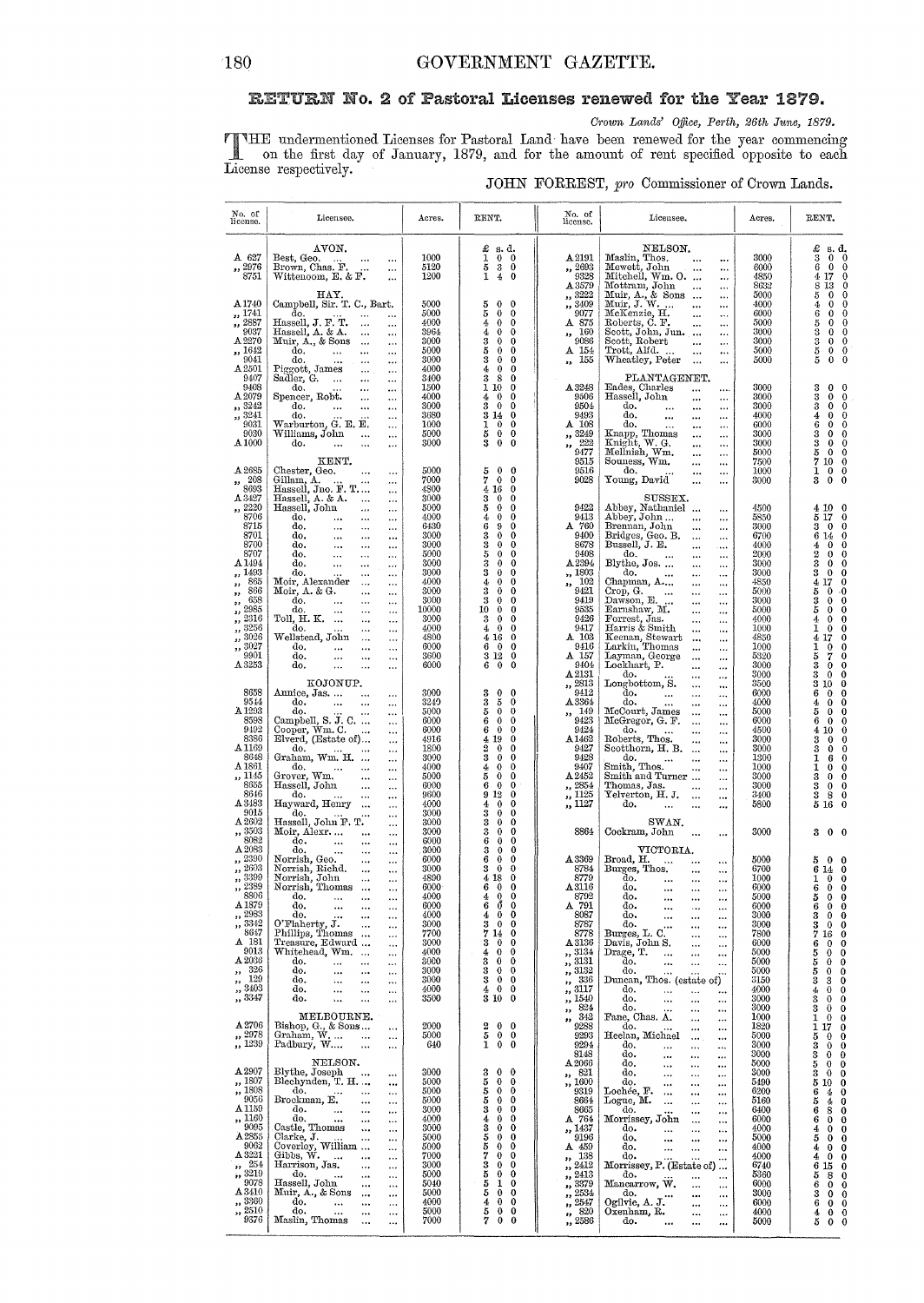## GOVERNMENT GAZETTE.

|  |  | RETURN No. 2 of Pastoral Licenses renewed for the Year 1879-(continued.) |  |  |
|--|--|--------------------------------------------------------------------------|--|--|
|  |  |                                                                          |  |  |

| No. of<br>license.                                                                                                                                                                                                                       | Licensee.                                                                                                                                                                                                                                                                                                                                                                                                                                                                                                                                                                                                                                                                                                                   | Acres.                                                                                                                                             | RENT.                                                                                                                                                                                                                                                                                                                                                                                                                                                                                                                          | No. of<br>license.                                                                                                                                                                                               | Licensee.                                                                                                                                                                                                                                                                                                                                                                                                                                                                                                                                                                                                                                                                                                                                          | Acres.                                                                                                                                             | RENT.                                                                                                                                                                                                                                                                                                                                                                                                                                                                                               |
|------------------------------------------------------------------------------------------------------------------------------------------------------------------------------------------------------------------------------------------|-----------------------------------------------------------------------------------------------------------------------------------------------------------------------------------------------------------------------------------------------------------------------------------------------------------------------------------------------------------------------------------------------------------------------------------------------------------------------------------------------------------------------------------------------------------------------------------------------------------------------------------------------------------------------------------------------------------------------------|----------------------------------------------------------------------------------------------------------------------------------------------------|--------------------------------------------------------------------------------------------------------------------------------------------------------------------------------------------------------------------------------------------------------------------------------------------------------------------------------------------------------------------------------------------------------------------------------------------------------------------------------------------------------------------------------|------------------------------------------------------------------------------------------------------------------------------------------------------------------------------------------------------------------|----------------------------------------------------------------------------------------------------------------------------------------------------------------------------------------------------------------------------------------------------------------------------------------------------------------------------------------------------------------------------------------------------------------------------------------------------------------------------------------------------------------------------------------------------------------------------------------------------------------------------------------------------------------------------------------------------------------------------------------------------|----------------------------------------------------------------------------------------------------------------------------------------------------|-----------------------------------------------------------------------------------------------------------------------------------------------------------------------------------------------------------------------------------------------------------------------------------------------------------------------------------------------------------------------------------------------------------------------------------------------------------------------------------------------------|
| A 2234<br>9259<br>442<br>A<br>392<br>,,<br>,, 1829<br>552<br>,,<br>1082<br>$\mathbf{r}$<br>,, 3181<br>353<br>$\overline{\mathbf{z}}$<br>,, 2437<br>, 3109<br>2719<br>11<br>, 3454<br>, 3154<br>,, 3446<br>9232<br>A 1577<br>9231<br>9200 | VICTORIA.<br>Pereguan, J<br>$\cdots$<br>$\cdots$<br>Pope, George<br>$\cdots$<br>$\cdots$<br>Rosser, Wm<br>$\cdots$<br>$\cdots$<br>do.<br>$\cdots$<br>$\cdots$<br><br>do.<br>$\cdots$<br><br><br>d٥.<br>$\cdots$<br>$\cdots$<br><br>Ryan, John<br>$\cdots$<br>$\cdots$<br>Stokes, John<br>$\cdots$<br><br>Stokes, J. & W.<br>$\cdots$<br>$\cdots$<br>Waldeck, Wm. F.<br>$\cdots$<br>$\cdots$<br>do.<br>$\cdots$<br><br><br>do.<br>$\cdots$<br>$\cdots$<br><br>Warren, J. D.<br>$\cdots$<br>$\cdots$<br>do.<br>$\cdots$<br>$\cdots$<br><br>Williams, T. C.<br>$\cdots$<br><br>Williams, John<br>$\cdots$<br>$\cdots$<br>do.<br>$\cdots$<br><br><br>do.<br>$\cdots$<br>$\cdots$<br>$\cdots$<br>do.<br><br>$\cdots$<br>$\cdots$ | 5000<br>4300<br>700<br>500<br>3300<br>6000<br>7000<br>5000<br>5000<br>8000<br>6000<br>5000<br>3000<br>6000<br>5000<br>4500<br>2000<br>1300<br>4000 | $\frac{6}{5}$<br>s. d.<br>$\mathbf{0}$<br>$\Omega$<br>6<br>4<br>$\Omega$<br>1<br>0<br>$\Omega$<br>1<br>$\Omega$<br>0<br>3<br>6<br>$\Omega$<br>6<br>$\Omega$<br>$\theta$<br>7<br>$\mathbf{0}$<br>$\bf{0}$<br>5<br>$\Omega$<br>0<br>5<br>$\theta$<br>0<br>8<br>$\Omega$<br>$\Omega$<br>6<br>$\bf{0}$<br>$\Omega$<br>5<br>0<br>$\Omega$<br>3<br>$\Omega$<br>0<br>6<br>0<br>$\theta$<br>5<br>$\mathbf{0}$<br>$\Omega$<br>410<br>$\overline{0}$<br>2<br>$\mathbf{0}$<br>$\theta$<br>6<br>1<br>$\theta$<br>4<br>$\Omega$<br>$\theta$ | 9383<br>A 894<br>869<br>,,<br>2094<br>,,<br>370<br>33.<br>9375<br>9366<br>25<br>А<br>,, 3382<br>897<br>$\mathbf{a}$<br>9357<br>9346<br>9679<br>A 763<br>1514<br>,,<br>,, 3196<br>,, 3197<br>162<br>,,<br>,, 9340 | WELLINGTON.<br>Garvey, Patrick<br>$\cdots$<br>$\cdots$<br>Gavern, W.<br>$\cdots$<br>$\cdots$<br>Gibbs, John S.<br><br><br>Hackett, Philip<br>$\ddotsc$<br>$\cdots$<br>Hastie, Chas. G.<br>$\cdots$<br>$\cdots$<br>do.<br>$\cdots$<br><br>Hayward, Thos.<br>$\cdots$<br>$\cdots$<br>Hough, Joseph<br><br>$\cdots$<br>Johnston, J. F.<br>$\cdots$<br>$\cdots$<br>Lee, Forbes<br><br>$\cdots$<br>do.<br><br>$\cdots$<br>$\cdots$<br>Logue, J. T.<br>$\cdots$<br>$\cdots$<br>do.<br>$\cdots$<br>$\cdots$<br>Lovegrove & Eliot<br>$\cdots$<br>do.<br>$\cdots$<br>$\cdots$<br>$\cdots$<br>do.<br>$\cdots$<br>$\cdots$<br>$\cdots$<br>do.<br>$\cdots$<br><br>$\ddotsc$<br>McCourt, James<br>$\cdots$<br>$\cdots$<br>Maguire, Jas.<br>$\cdots$<br>$\cdots$ | 1500<br>5000<br>3000<br>6000<br>3500<br>3860<br>3000<br>1600<br>5000<br>2000<br>2000<br>1000<br>4000<br>5000<br>3000<br>3000<br>4000<br>200<br>400 | £<br>s. d.<br>1<br>100<br>5<br>0.0<br>3<br>0<br>$\Omega$<br>6<br>$\mathbf{0}^{\cdot}$<br>$\Omega$<br>3.<br>10<br>$\Omega$<br>3 18<br>0<br>3<br>$\bf{0}$<br>$\mathbf 0$<br>12<br>1<br>$\theta$<br>0<br>5<br>$\theta$<br>$\overline{2}$<br>$\mathbf{0}$<br>$\Omega$<br>$\overline{2}$<br>$\theta$<br>0<br>$\Omega$<br>1<br>0<br>$0 \cdot 0$<br>4<br>5<br>$\mathbf{0}$<br>$\Omega$<br>3<br>$\Omega$<br>$\mathbf{0}$<br>3<br>$\theta$<br>0<br>$\mathbf 0$<br>0<br>$\theta$<br>$\Omega$<br>0<br>$\theta$ |
| 9360<br>9332<br>A <sub>1509</sub><br>,, 1510<br>9348<br>9358<br>9359<br>895<br>А<br>,, 2689<br>,, 3208<br>1446<br>$\ddot{\phantom{1}}$<br>9331<br>9341<br>9342<br>9345                                                                   | WELLINGTON.<br>Busher, James<br>$\cdots$<br>$\cdots$<br>Clarke, Wm. Jas.<br>$\cdots$<br>Clarke, E. M.<br>$\cdots$<br>$\cdots$<br>do.<br>$\cdots$<br>$\cdots$<br>Clifton, W. P.<br>$\cdots$<br>$\cdots$<br>Clifton, Robt. H.<br>$\cdots$<br>$\cdots$<br>ർം.<br>$\cdots$<br><br>Clifton, J. E. M.<br>$\cdots$<br><br>do.<br>$\cdots$<br>$\cdots$<br>$\cdots$<br>Dilley, Wm.<br>$\cdots$<br>$\cdots$<br>Davies, M. C.<br>$\ddotsc$<br>$\cdots$<br>Dunn, Patrick<br>$\cdots$<br>$\cdots$<br>Fowler, John<br>$\cdots$<br>$\cdots$<br>Gardiner, Jesse<br>$\cdots$<br>$\cdots$<br>Gardiner, Edward<br>$\cdots$                                                                                                                     | 2000<br>2000<br>1000<br>5000<br>2700<br>3000<br>8000<br>3000<br>3000<br>3000<br>4200<br>520<br>5000<br>2200<br>1000                                | 2<br>0<br>$\Omega$<br>$\overline{2}$<br>$\mathbf{0}$<br>$\theta$<br>1<br>$\mathbf 0$<br>0<br>5<br>$\Omega$<br>$\mathbf 0$<br>$\overline{2}$<br>$\theta$<br>14<br>8.<br>$\theta$<br>$\Omega$<br>8<br>$\theta$<br>$\Omega$<br>3<br>$\theta$<br>$\theta$<br>3<br>$\theta$<br>$\Omega$<br>3<br>$\Omega$<br>$\Omega$<br>4<br>4<br>$\Omega$<br>1<br>$\bf{0}$<br>$\theta$<br>5<br>$\mathbf{0}$<br>$\Omega$<br>$\frac{2}{1}$<br>$\boldsymbol{4}$<br>$\theta$<br>$\Omega$<br>$\Omega$                                                   | $\frac{1}{11}$ , 2285<br>, 3000<br>9382<br>A 2286<br>,, 2396<br>$\frac{1}{22}$ 896<br>9365<br>9339<br>9336<br>A 3211<br>,, 2379<br>9347<br>A 3191<br>9689<br>A 898<br>8449<br>9355                               | Marriott, Thos., Jun.<br>$\cdots$<br>Milligan, James<br>$\ddotsc$<br>$\cdots$<br>McAndrew, Alexander<br>$\cdots$<br>Offer, Henry<br>$\cdots$<br>$\cdots$<br>Payne, A. C<br>$\cdots$<br>$\cdots$<br>Piggott, B.<br>$\ddotsc$<br>$\cdots$<br>do.<br>$\cdots$<br>$\cdots$<br>$\cdots$<br>Ramsay, Grace<br>$\ddotsc$<br>$\cdots$<br>Roberts, W. J., Jun.<br><br>Rodgers, James<br>$\cdots$<br>$\cdots$<br>āо.<br>$\cdots$<br>$\cdots$<br>Scott, Robert<br>$\cdots$<br>$\cdots$<br>Smith, Jas.<br>$\cdots$<br><br>Smith, M.B<br>$\ddotsc$<br>$\cdots$<br>do.<br>$\cdots$<br><br>Wood, Wm. (estate of)<br>$\cdots$<br>do.<br>$\cdots$<br>$\cdots$                                                                                                        | 7500<br>5000<br>5000<br>1000<br>4000<br>4000<br>700<br>1040<br>5000<br>4000<br>3000<br>3000<br>3466<br>4000<br>2000<br>6300<br>3700                | 7<br>10<br>$\theta$<br>0.0<br>5<br>5<br>$\mathbf{0}$<br>$\Omega$<br>1<br>0<br>$\Omega$<br>$\theta$<br>$\theta$<br>4<br>$\mathbf 0$<br>0<br>0<br>$\theta$<br>1<br>$\Omega$<br>1<br>5<br>$\Omega$<br>$\theta$<br>$\Omega$<br>0<br>4<br>3<br>$\theta$<br>$\mathbf 0$<br>3<br>$\Omega$<br>$\mathbf{0}$<br>3<br>$\theta$<br>10<br>$\mathbf{0}$<br>$\theta$<br>4<br>2<br>0<br>$\theta$<br>6<br>6<br>$\mathbf{0}$<br>3<br>14 0                                                                             |

## LAND SALES.

Crown Lands' Office, Perth, 7th July, 1879.

VIRE undermentioned Allotments of Land will be offered for Sale, at Public Auction, on the dates and at the places specified in the Schedule below, at one o'clock, p.m. SCHEDULE.

| Date of Sale. | Place of Sale.               |           | Description of Lot. |                 |       | Number of Lot. |           | а.       | Quantity.<br>r. | p.              | Upset Price.            |
|---------------|------------------------------|-----------|---------------------|-----------------|-------|----------------|-----------|----------|-----------------|-----------------|-------------------------|
| 1879.         |                              |           |                     |                 |       |                |           |          |                 |                 |                         |
| Aug. 6.       | Perth                        | $\cdots$  | Fremantle           | $\ldots$ Town   | 822   | $\ddotsc$      | $\ddotsc$ | 0        |                 | $2\;24$         |                         |
| Do.           | Do.                          | $\ddotsc$ | Do.<br>$\ddotsc$    | Do.             | 823   | $\cdots$       | $\ddotsc$ | $\theta$ | $^{2}$          | 24 <sub>1</sub> | £12 $\mathfrak{P}$ lot. |
| Do.           | Do.<br>$\ddotsc$             | $\cdots$  | Kelmscott           | Sub.            | 51    | $\cdots$       | $\cdots$  | 10       | $\theta$        | $\theta$        |                         |
| Do.           | Albany                       | $\cdots$  | Albany<br>$\cdots$  | Do.<br>$\cdots$ | 120   | $\cdots$       | $\cdots$  | 4        |                 | $\frac{5}{2}$   | 30s. per acre.          |
| Do.           | Do.<br>$\dddot{\phantom{0}}$ | $\ddotsc$ | Do.<br>$\cdots$     | Do.             | 122   | $\ddotsc$      | $\cdots$  | 3        | $\overline{0}$  | 23              |                         |
| Do.           | ${\rm York}$                 | $\ddots$  | York<br>$\ddotsc$   | Do.             | 59    | $\ddots$       | $\cdots$  | 7        |                 | 3 3 8           | $\pounds2$ per acre.    |
| Do.           | Bunbury                      | $\ddotsc$ | <b>Bridgetown</b>   | Town            | 96    | $\ddotsc$      | $\cdots$  | 2        |                 | $\theta$        | £3                      |
| Aug. 7.       | Northam                      | $\ddotsc$ | Northam<br>$\cdots$ | Do.<br>$\cdots$ | $*95$ | $\dddotsc$     | $\cdots$  | $\theta$ | $\mathcal{S}$   | 24              | £15                     |
| Do.           | Do.<br>$\ddotsc$             |           | Do<br>$\ddotsc$     | Do.             | *96   |                |           | $\theta$ |                 | 3 24            |                         |
|               |                              |           |                     |                 |       |                |           |          |                 |                 |                         |

 $*$  These two lots will be put up together as one block at upset price of £15, with £75 for buildings and inprovements added to the sum at which they may be knocked down.

MALCOLM FRASER, Commissioner of Crown Lands.

### Office of Superintendent of Vaccination, Perth, 24th June, 1879.

OTICE is hereby given, that in conformity<br>with clause 7 of "The Vaccination Act, 1878," all children in the Urban Vaccination District of Pinjarrah of the age of seven years or under, and not already vaccinated, must, within a period of three months from the 1st day of July, 1879,-and all children in the Suburban Vaccination District of Pinjarrah of the age of seven years or under, and not already vaccinated, must, within a period of six months<br>from the 1st of July, 1879,—be taken to a<br>Public Vaccinator for vaccination.

Persons failing to comply with this Notice render themselves liable to severe penalties under the 19th Clause of the Act.

> ALFRED R. WAYLEN, M.D., Superintendent of Vaccination.

## Comptroller's Office,

Fremantle, 5th July, 1879.

CONDITIONAL Pardon has been issued to the undermentioned Convict:-Reg. No. 5244 William Graham

CERTIFICATES of Freedom have been issued to the undermentioned convicts, whose sentences have expired:-

Reg. No. 5725 Patrick Mulroyne

- 9408 George Clarke  $\mathbf{r}$
- 9850 William Proctor  $, 2, 3$

HIS Excellency the Governor has been pleased to revoke the Tickets-of-Leave of the undermentioned Convicts:-

Reg. No. 8696 James Reade

9694 John Connolly.  $,$ 

JOHN F. STONE,

Comptroller.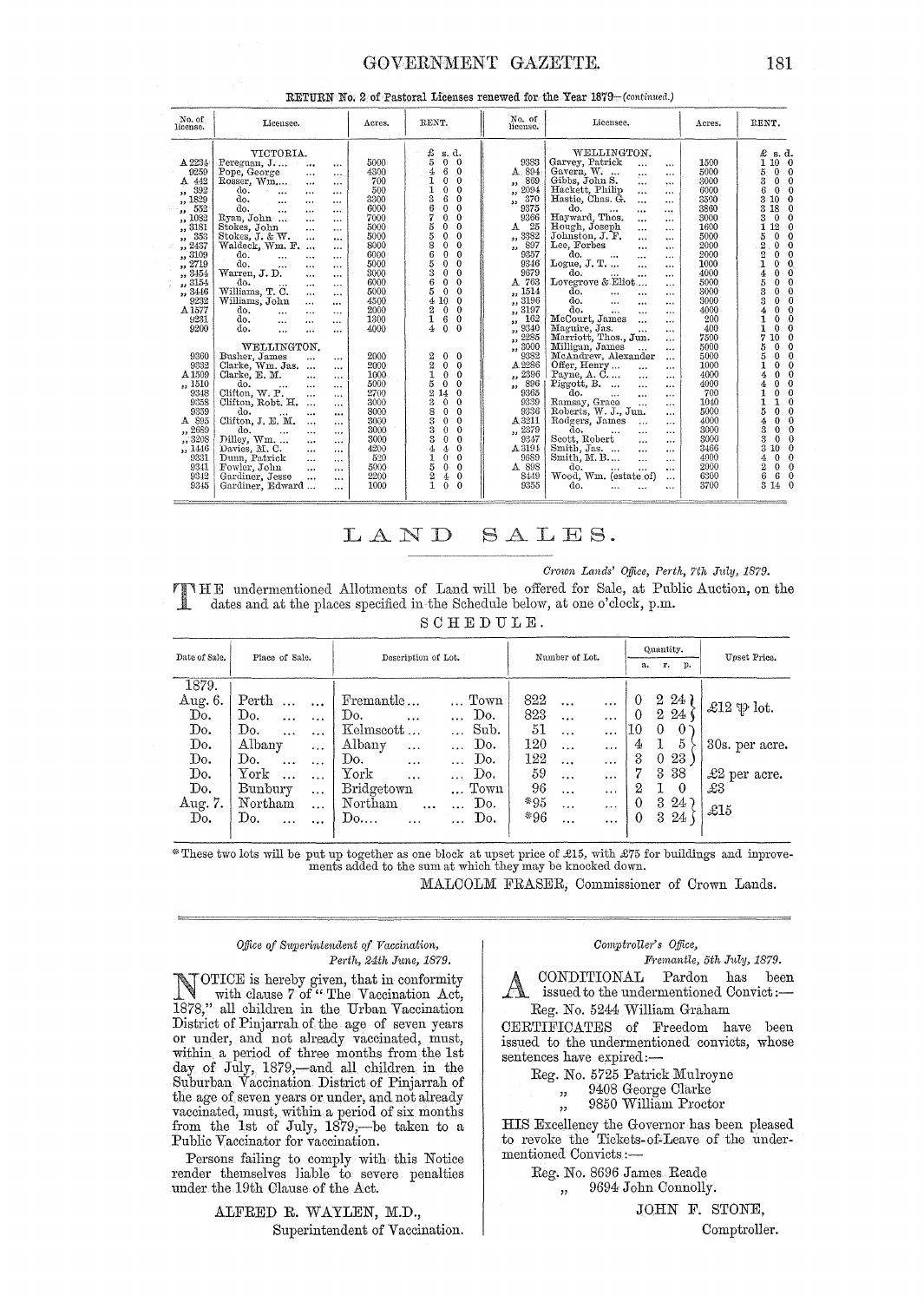### DEPARTMENT OF LAND TITLES.

#### Transfer of Land Act, 1874:.  $T_{879}^{3.8}$

TAKE NOTICE that Samuel Evans Burges of the city of Perth Esquire has made application to be certificated as the owner of an estate in fee simple in possession in the following parcel of land situate in Perth aforesaid viz:

The North Eastern moiety of

*Building Lot D 9.* 

Containing one rood and thirty eight perches or thereabouts with total frontage upon Howick Street and half depth in direction of Adelaide Terrace as the same was recently in the occupation of Mrs. Theophila Leeder and is now in that of the applicant.

AND FURTHER TAKE NOTICE that any person other than the applicant claiming to have any estate right title or interest in above land AIE HEREBY REQUIRED to lodge with the Registrar of Titles on or before the 11th day of July proximo a *caveat* forbidding the same from being brought lmder the Act. J. C. H. J AMES,

Commissioner of Land Titles.

23rd June, 1879.

## $\frac{37}{1879}$  Transfer of Land Act, 1874.

TAKE NOTICE that Thomas Tomkinson of the Town of Vork builder have a problem Town of York builder has made application to be certificated as the owner of an estate in fee simple in possession of the following parcel of land situate in the Avon District, containing fifteen acres one rood and twenty six perches or thereabouts and being portion of a grant of land marked and distinguished in the maps and books kept in the office of the Surveyor General of the said colony as

### *Avon Location* X

And which said piece or parcel of land hereby assured or intended so to be is Bounded on the South West by the North East boundary of one acre three roods and<br>fifteen perches or thereabouts of land now or late the<br>property of one Joseph Kenworthy said North East<br>boundary measuring in length six chains 33 links and<br>extending Nor East from a squared post in a trench (A) at North Corner of "Avon Location U" bounded then by the North East boundary of one acre of land now or late in the tenure or occupation of the Trustees of Church Property, said North East boundary last aforesaid ex-<br>tending three chains sixteen links in direction North<br>North West from North corner of the said land now or late the property of the said Joseph Kenworthy<br>bounded then by the North West boundary of the said<br>land of Trustees of Church property extending West<br>South West three chains sixteen links and finally by about one chain fifteen links of a reserve for a road between West corner of tho Church Trustees land aforesaid and the South end of Avon Terrace on the townsite of York bounded on the North \Vest by about twenty and a half chains of the South East boundary of<br>seventy eight and a half acres or thereabouts of land<br>now or late belonging to one John Henry Monger said<br>portion of South East boundary extending East North<br>East to A links in length extending North fifty two degrees forty five minutes East from commencement of the South West boundary first above described then by a line four<br>chains forty eight links in length extending North<br>seventy four degrees forty five minutes East and by<br>another line about one chain eighty links in length<br>extending S

AND FURTHER TAKE NOTICE that any person other than the applicant claiming to have any estate right title or interest in the above land ARE HEREBY REQUIRED to lodge with the Registrar of Titles on or before the 11 th day of July proximo a *caveat* forbidding the same from being brought under the Act.

J. C. H. JAMES Commissioner of Land Titles.

23rd June, 1879.

## $\frac{48}{1879}$  Transfer of Land Act, 1874.

TAKE NOTICE that James Dyer of the City of Perth gentieman has made application to be certificated as the proprietor of an estate in fee simple in possession in the following parcel of land situate in the townsite of Albany viz. ;-

### *Town Lot No. 336*

as the same is describecl in the maps and books of the Survey Office and is of record therein.

AND PURTHER TARE NOTICE that all other persons claiming to have any estate right title or interest in the said lands ARE with<br>the said lands ARE HEREBY REQUIRED to lodge with<br>the Registrar of Titles on or before the 29th day of<br>July proximo a *caveat* forbidding the sa brought under the Act.

### J. C. H. JAMES,

Commissioner of Land Titles.

30th June, 1879.

### $\frac{49}{1879}$  Transfer of Land Act, 1874.

TAKE NOTICE that James Brittain of the city of Perth builder has made application to be certificated as the proprietor of an estate in fee simple in ossession in the following parcel of land situate in possession =<br>Perth aforesaid viz. :-

*Building Lot Y* 13<br>as the same is described in the maps and books of the Survey Office and is of record therein.

AND FURTHER TAKB NOTICE that all other persons claiming to have any estate right title or interest in the said land ARB HBRBY REQUIRED to lodge with the Registrar of Titles on or before the 29th day of July proximo a *caveat* forbidding the same from being brought under the Act.

J. C. H. JAMES,

30th June, 1879.

Commissioner of Land Titles.

### $\frac{45}{1879}$

 $\frac{4.5}{1879}$  Transfer of Land Act, 1874.<br>TAKE NOTICE that John Franklin MacMullen of TAKE NOTICE that John Franklin MacMullen of<br>
the city of Melbourne in the Province of Victoria<br>
Esquire has made application to be certificated as the<br>
owner of an estate in fee simple in possession in the<br>
following parce mantle known as

### *Town Lot No. 5*

as the same is described in the maps and books of the Survey Office and is of record therein.

The allotment was originally granted to Wm. Lambe. AND FURTHER TAKE NOTICE that all persons other than the applicant claiming to have any estate<br>right title or interest in the above parcel of land<br>ARE HEREEN REQUIRED to lodge with the Registrar of<br>Titles on or before the 15th day of July proximo a *caveat*<br>forbid Act.

June 17th, 1789. J. C. H. JAMES, Commissioner of Land Titles.

In the matter of "'l'he Rail ways' Act, 1878," and of certain land intemled to be taken and resumed for the purposes<br>of the Eastern Railway.

OTICE is hereby given that a Map or Plan, showing the eourse to be taken by the Railway, together with a Book of Reference as mentioned in Section 10 of the above Act, giving a list of Owners and Occupiers of Land, and showing the quantity of land required for making the first section of the Railway, has been deposited and can now be inspected at the Office of the Commissioner of Railways for Western Australia, in Perth, and at the Offices of the Resident Magistrates in Fremantle and Guildford, respectively.

Dated at Perth, this 21st day of April, 1879.

JAS. H. THOMAS, Commissioner of Railways.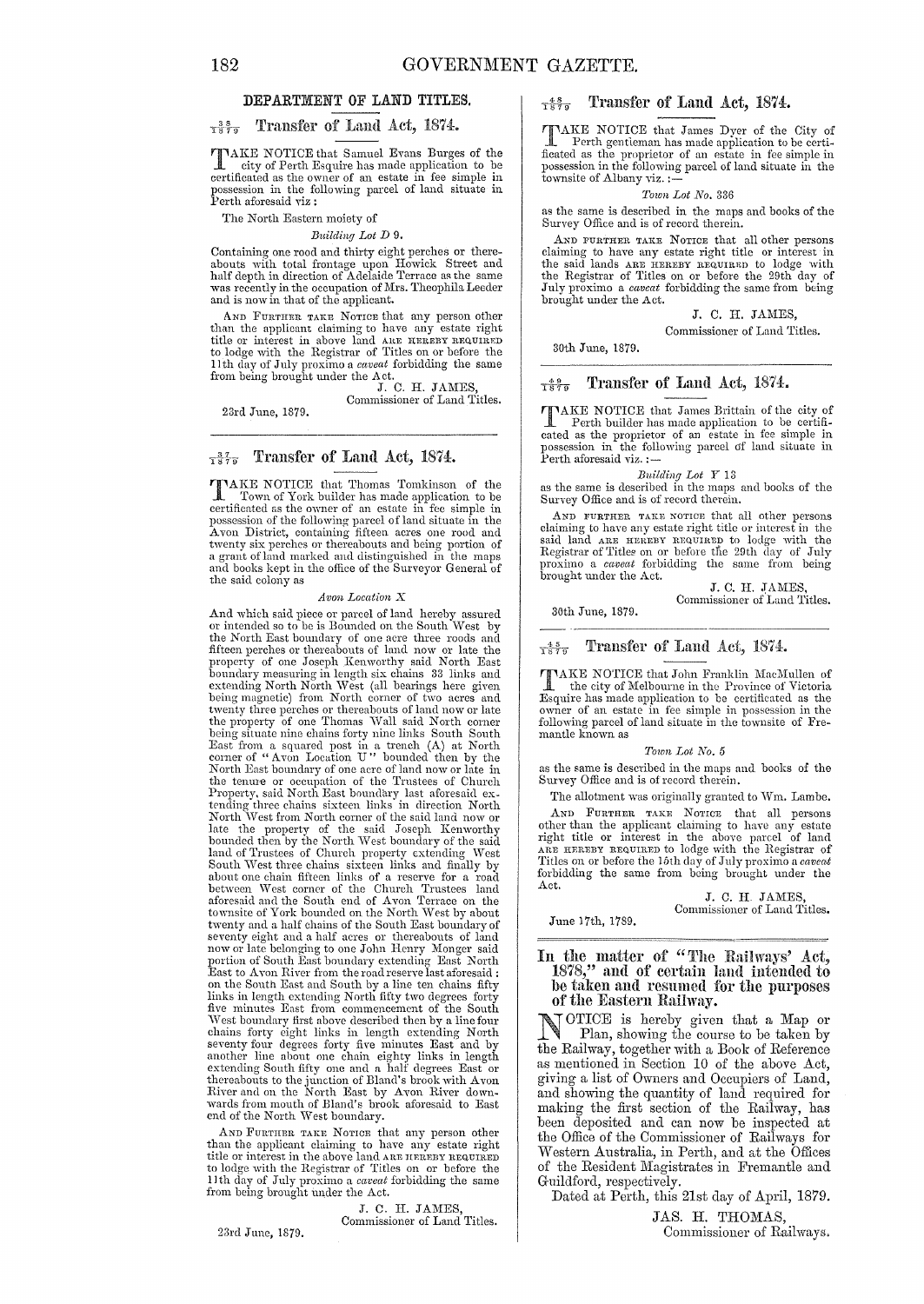## GOVERNMENT GAZETTE. 183

## WESTERN AUSTRALIA.

## Mail Time Table during the Month of

## $JULY, 1879.$

| FOR THE AUSTRALIAN COLONIES, &c.                                                                                                                                                                                                                                          | FOR EUROPE, INDIA.                                                                                                                                                                                                                                                                                                                                                                                                                                                                                                                                                                                                                                                                                                                                                                                                                                                                                                                                                    |
|---------------------------------------------------------------------------------------------------------------------------------------------------------------------------------------------------------------------------------------------------------------------------|-----------------------------------------------------------------------------------------------------------------------------------------------------------------------------------------------------------------------------------------------------------------------------------------------------------------------------------------------------------------------------------------------------------------------------------------------------------------------------------------------------------------------------------------------------------------------------------------------------------------------------------------------------------------------------------------------------------------------------------------------------------------------------------------------------------------------------------------------------------------------------------------------------------------------------------------------------------------------|
|                                                                                                                                                                                                                                                                           | CHINA, &c.                                                                                                                                                                                                                                                                                                                                                                                                                                                                                                                                                                                                                                                                                                                                                                                                                                                                                                                                                            |
|                                                                                                                                                                                                                                                                           | Per Rob Roy.*                                                                                                                                                                                                                                                                                                                                                                                                                                                                                                                                                                                                                                                                                                                                                                                                                                                                                                                                                         |
| In consequence of the early departure of the Galle steamer                                                                                                                                                                                                                | CLOSE AT<br>DAY.<br>DATE.<br>TIME                                                                                                                                                                                                                                                                                                                                                                                                                                                                                                                                                                                                                                                                                                                                                                                                                                                                                                                                     |
| for King George's Sound, the "Overland Mail" for the<br>Australian Colonies, notified to close at the G.P.O., on<br>Friday, July 4th, will be made up on $:$ $-$<br>Thursday, July 3rd, at 9 a.m.<br>Money Orders will be issued up to 11 a.m. on Wednesday,<br>July 2nd. | Perth<br>Monday<br>July 14<br>8 a.m.<br>Fremantle  Monday<br>July 14<br>9a.m.<br>Guildford<br>Monday<br>July 14<br>6a.m.<br>${\tt York}$<br>Saturday<br>July 12<br>2.30 p.m.<br>Northam<br>Saturday<br>July 12<br>12'30p.m<br>Newcastle  Saturday<br>July 12<br>4 p.m.<br>Canning<br>Friday<br>$\rm{July}$ 11<br>Noon<br>$\ldots$<br>10<br>Pinjarra<br>Thursday<br>July<br>10 p.m.<br>Bunbury<br>Monday<br>July 14<br>9 p.m.<br><br>July 14<br>Vasse<br>Monday<br>10 p.m.<br>اءء<br>Victoria Plains   Saturday<br>$\rm{July}$ 12<br>8 p.m.<br>Dongarra  Thursday<br>July 10<br>9a.m.<br>  Thursday<br>July 10<br>9a.m.<br>Greenough<br>Champion Bay Thursday<br>-10<br>July<br>2 p.m.<br>Northampton Wednesday<br>July<br>9<br>9a.m.<br>$ $ Wednesday<br>July<br>6 p.m.<br>Mt. Barker<br>Kojonup  Thursday<br>July 10<br>8 a.m.<br>Arthur River Thursday<br>July 10<br>1p.m.<br>William River Thursday<br>July 10<br>6 p.m.<br>Bannister  Friday<br>July 11<br>2 a.m. |

For Albany and the Offices on the Road Overland:

| CLOSE AT   DAY. |                          | DATE. TIME |  |
|-----------------|--------------------------|------------|--|
| $_{\rm{Perth}}$ | Thursday July 17 11 a.m. |            |  |

| MAILS FROM EUROPE, &c. |                                                               |                       | MAILS FROM COLONIES. &c. |                                                                  |                    |
|------------------------|---------------------------------------------------------------|-----------------------|--------------------------|------------------------------------------------------------------|--------------------|
| Due at K.G.<br>Sound.  | Expected to<br>arrive at K.G.<br>Sound.                       | Expected at<br>G.P.O. | Due at K.G.<br>Sound.    | Expected to<br>$arri\bar{v}e$ at $K.G.$<br>Sound.                | Expected at G.P.O. |
|                        | Monday, July 14th   Wednesday, July 9th   Saturday, July 12th |                       |                          | Thursday, July 17th   Wednesday, July 16th   Saturday, July 19th |                    |

The Correspondence by these Mails will be despatched to District P.Os. for Distribution by first opportunity after receipt. *(See Annual Time Table of 1st January, 1879.)* 

~, The English Mails to be despatched on the 14th July, will be due In London *via* Brindisi on August 25th, and *via* Southampton on September 1st.

LETTERS for Registration must be posted one hour before the closing of the Mails.

LATE LETTERS, on payment of a fee of 6d., may be posted half-an-hour after the closing of the Mails.

NEWSPAPERS and Book Packets must be posted one hour before the closing of the Mails, otherwise they will not be forwarded until the next Mail.

MONEY ORDERS will be issued as under:

For the Australian Colonies, &c., up to Wednesday, July 2nd, at 11 a.m.

For the United Kingdom, up to Saturday, July 12th, at 11 a.m.